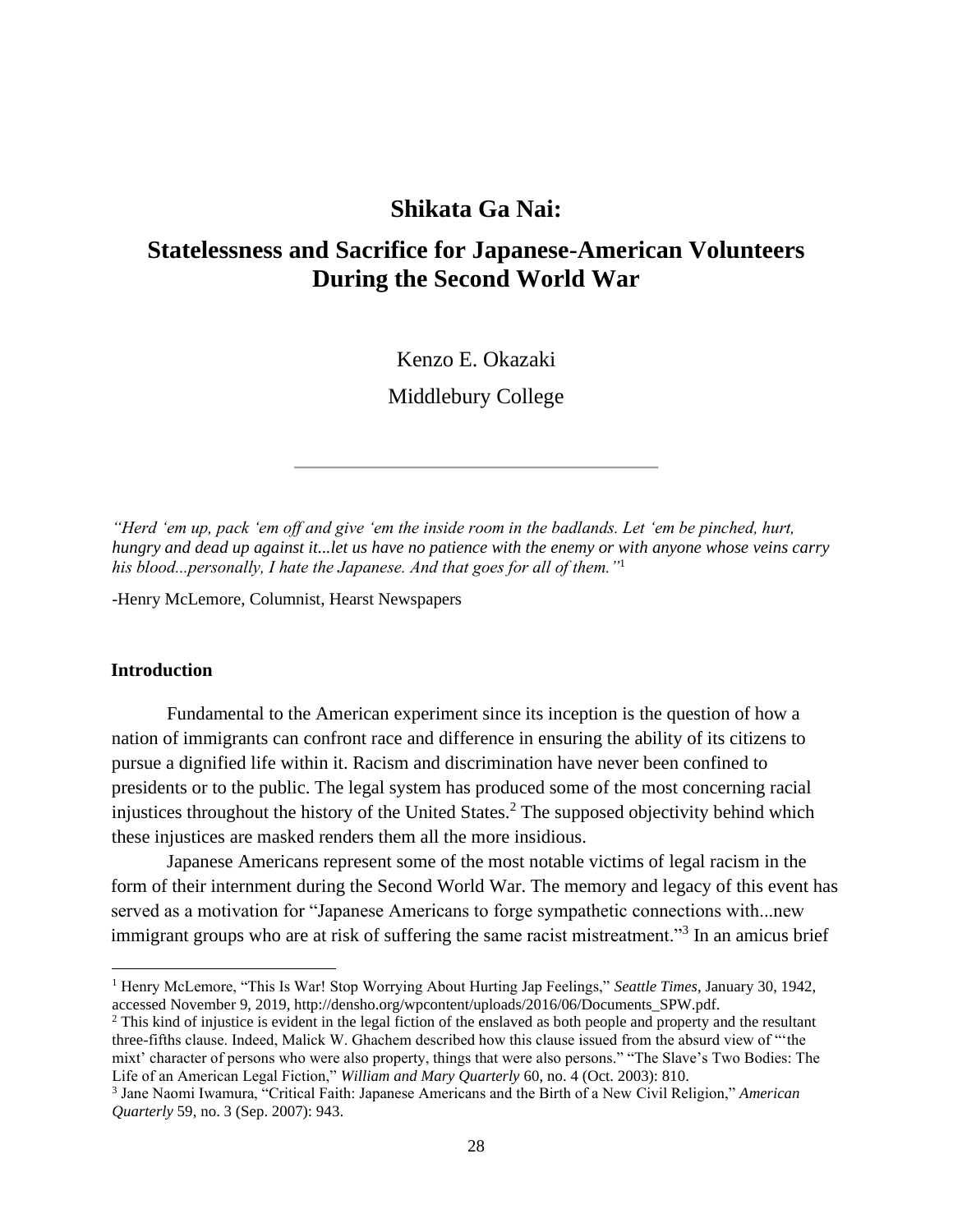submitted to the Supreme Court in opposition to the President Trump's "Muslim ban," the Japanese American Citizens League (JACL) reiterated sentiment from their amicus brief in *Hirabayashi v. United States* writing that they "look[ed] to this Court, as the guardians of the liberties of all the people of the United States...to protect them from such discrimination as this...not for their sake alone, but also for the sake of every minority racial group in American life."<sup>4</sup> The JACL argued that the president's policy appealed to public fear of the "other" to justify extreme measures to ensure national security which was similarly apparent in the years leading up to internment. There are distinct dangers in this scramble for security with regard to the law and those subject to it. The JACL wrote later in their brief that, "the Government insists that this Court must accept its talismanic incantation of 'national security' and shirk its core responsibility to take a hard look at arbitrary, discriminatory, and harmful treatment of a disfavored group."<sup>5</sup> Justice Sonia Sotomayor went so far as to write in her dissent of *Trump v. Hawaii* that in sanctioning a discriminatory travel ban "in the name of a superficial claim of national security, the Court redeploys the same dangerous logic underlying *Korematsu* and merely replaces one 'gravely wrong' decision with another."<sup>6</sup> This sense of déja-vu was made all the more tangible in the Government's recently announced plans to detain immigrants at Fort Sill, Oklahoma, a base once used as an internment camp for Japanese Americans.<sup>7</sup> The imprisonment of over a hundred thousand Issei ("first-generation") and Nisei ("secondgeneration") Japanese immigrants on the basis of their ancestry lives on in American consciousness not only as the "defining moment...that both informs and haunts Japanese-American identity...to this day," but also as a revelation regarding the nature of rights and resistance in times of crisis.<sup>8</sup> The Supreme Court and surrounding legal discourse placed Japanese-American internment outside of legal jurisdiction. Those within the camps were thus condemned to a life lacking political qualification and juridical personhood. Faced with the dangers of this condition, interned Japanese Americans who served in the U.S. military consciously laid claim to the American political community through the sacrifice of their lives. These soldiers therefore performed a thoroughly political act of resistance rather than of pure patriotism.

<sup>4</sup> Brief for the Japanese American Citizens League as Amicus Curiae Supporting Respondents at Donald J. Trump, President of the United States v. International Refugee Assistance Project, No. 16-1436 (U.S. June 2, 2017) and at Donald J. Trump, President of the United States v. State of Hawaii, No. 16-1540 (U.S. June 26, 2017) [hereinafter Brief for the United States], 2.

<sup>5</sup> Brief for the Japanese American Citizens League as Amicus Curiae, 2.

<sup>6</sup> Trump v. Hawaii*,* 585 U. S. \_\_\_ (2018).

<sup>7</sup> Ben Fenwick, "'Stop Repeating History': Plan to Keep Migrant Children at Former Internment Camp Draws Outrage," *The New York Times,* June 22, 2019, accessed November 7, 2019,

https://www.nytimes.com/2019/06/22/us/fort-sill-protests-japanese-internment.html; Fort Sill is also infamous for the detention of Native Americans, most notably Geronimo, during the "Indian Wars" of the late 19th Century. 8 Iwamura, "Critical Faith," 939.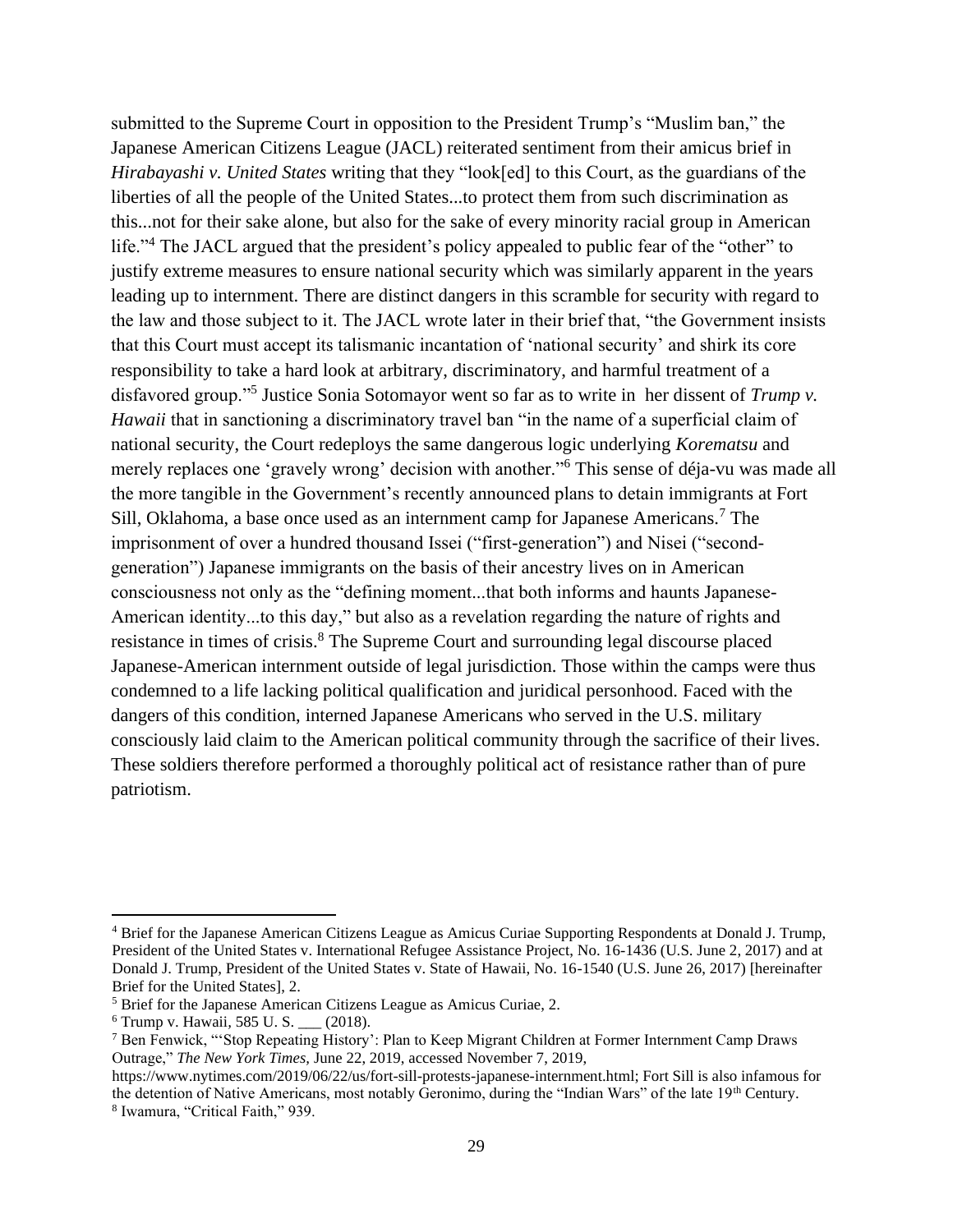### **A Failure to Protect**

Scholarly consensus in the wake of World War II has recognized the unconstitutionality of Executive Order 9066, which authorized the internment of Japanese Americans. Indeed, most scholars concur that "*Korematsu* is a tainted precedent, more reviled than respected."<sup>9</sup> The current Supreme Court has affirmed this sentiment. In the recent and highly contentious case of *Trump v. Hawaii*, Chief Justice Roberts wrote that "the forcible relocation of U. S. citizens to concentration camps, solely and explicitly on the basis of race, is objectively unlawful and outside the scope of Presidential authority."<sup>10</sup> The defining work on this issue, the 1983 report of the Commission on Wartime Relocation and Internment of Civilians, offers some insight into the court's desire to condemn this ruling. The report concluded that military necessity did not justify the exclusion and detention of Japanese Americans.<sup>11</sup> Instead, the "causes that shaped these decisions were race prejudice, war hysteria and a failure of political leadership."<sup>12</sup> The 1942 report of Lt. General DeWitt, who both recommended and oversaw the removal of Japanese Americans from the West Coast, confirms the discriminatory premise of this order. He wrote simply: "the Japanese race is an enemy race."<sup>13</sup> In his 1943 testimony before the House Naval Affairs Subcommittee to Investigate Congested Areas, he elaborated that "we must worry about the Japanese all the time until he is wiped off the map."<sup>14</sup> In his dissent in *Korematsu v. United States*, Justice Frank Murphy cited General DeWitt's blatant racism to indicate that internment was the result of an "erroneous assumption of racial guilt rather than bona fide military necessity."<sup>15</sup> Justice Murphy went on to argue that DeWitt had cast suspicion over an entire racial group and undermined the principle of individual culpability, a key tenet of American jurisprudence. *Korematsu*, then, represented nothing less than the "legalization of racism."<sup>16</sup> This landmark case set precedent which would not be overturned until 2018.<sup>17</sup>

Having established that *Korematsu* is nearly universally held to represent an affront to American jurisprudence, it is clear that the Supreme Court failed in its responsibility to protect the constitutional rights of Japanese Americans. This comes as no surprise to David Cole who

<sup>13</sup> United States Department of War, United States Fourth Army, *Final Report: Japanese Evacuation from the West Coast 1942* by John Lesesne DeWitt. U.S. Western Defense Command and Fourth Army, San Francisco, 1943.

<sup>14</sup> Cong. Rec. S1, 739-40 (April 13, 1943) (voluntary testimony of Lt. General DeWitt before the House Naval Affairs Subcommittee to Investigate Congested Areas)

<sup>9</sup> Richard H. Fallon Jr. and Daniel J. Meltzer, "Habeas Corpus Jurisdiction, Substantive Rights, and the War on Terror," *Harvard Law Review* 120, no. 8 (June 2007): 2077.

<sup>&</sup>lt;sup>10</sup> Trump v. Hawaii, 585 U.S. \_\_\_\_ (2018).

<sup>11</sup> Commission on Wartime Relocation and Internment of Civilians, *Personal Justice Denied: Report of the Commission on Wartime Relocation and Internment of Civilians* (Washington D.C.: Civil Liberties Public Education Fund, 1997), 459.

<sup>12</sup> Commission on Wartime Relocation and Internment of Civilians, *Personal Justice Denied*, 459.

https://babel.hathitrust.org/cgi/pt?id=umn.31951d03671272h&view=1up&seq=5.

<sup>15</sup> Korematsu v. United States*,* 323 U. S. 214 (1944).

<sup>16</sup> Korematsu v. United States*,* 323 U. S. 214 (1944).

<sup>&</sup>lt;sup>17</sup> Charlie Savage, "Korematsu, Notorious Supreme Court Ruling on Japanese Internment, Is Finally Tossed Out," *The New York Times*, June 26, 2018, accessed November 16, 2019,

https://www.nytimes.com/2018/06/26/us/korematsu-supreme-court-ruling.html.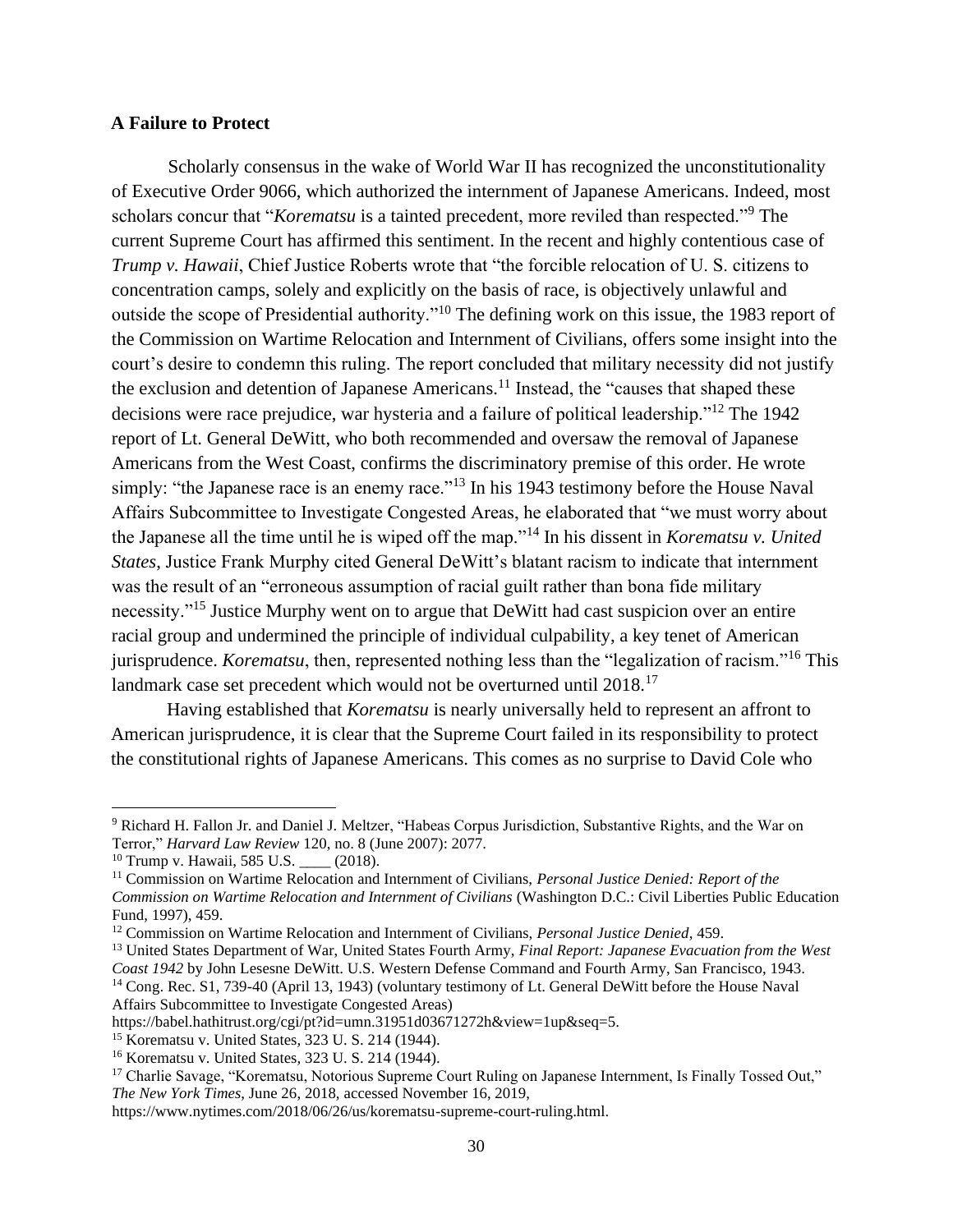holds as conventional wisdom that "courts are ineffective as guardians of liberty when the general public is clamoring for security."<sup>18</sup> Re-examining the nature of legal decisions in times of emergency demonstrates, however, that this scholarly consensus falls short in its explanatory capacity and reveals the extra-legality of Japanese-American internment. Cole cites numerous causes of the court's inadequacy. Two of these, which are painfully clear in the case of Japanese-American internment, not only indicate that Cole is correct in his thesis but substantiate an even larger claim: internment represented an event beyond the pale of legal-jurisdiction altogether. Cole writes that courts fare poorly in times of war as they cannot stand above the crisis because of their inability to access complete information.<sup>19</sup> This informational deficit is evident in the suppression of evidence in *Korematsu.* In a 1941 report from the Office of Naval Intelligence, the Ringle Report for short, Lieutenant Commander Kenneth Ringle concluded that "the entire 'Japanese Problem' has been magnified out of its true proportion, largely because of the physical characteristics of the people."<sup>20</sup> He further emphasized the problematic racial nature of this issue by indicating that suspicion should not be held to a greater degree of those of Japanese descent than on Germans, Italians, and communists. $2<sup>1</sup>$  As such, Ringle recommended that concerns about Japanese Americans should be handled case by case "and not on a racial basis."<sup>22</sup> The conclusions of this report seriously undermined the claim of military necessity advanced by the United States, especially considering the fact that descendants of other "enemy" groups were not similarly interned or suspected.<sup>23</sup> The Solicitor General, however, withheld this report from the Supreme Court during its deliberations on two landmark cases regarding internment, *Hirabayashi v. United States* and *Korematsu v. United States*. <sup>24</sup> In 2011, the office of the Solicitor General of the United States released a statement which confessed to the grave wrong done by their office with regard to the Ringle Report. The acting Solicitor General at the time, Neal Katyal, confirmed that "by the time the cases of Gordon Hirabayashi and Fred Korematsu reached the Supreme Court, the Solicitor General had learned of a key intelligence report that undermined the rationale behind the internment."<sup>25</sup> The Solicitor General in question, Charles Fahy, justified his dishonesty with the court on largely racial grounds. Indeed, in defending his

<sup>&</sup>lt;sup>18</sup> David Cole, "Judging the Next Emergency: Judicial Review and Individual Rights in Times of Crisis," The Michigan Law Review Association 101, no. 8 (Aug. 2003): 2568.

<sup>&</sup>lt;sup>19</sup> Cole, "Judging the Next Emergency," 2570.

<sup>20</sup> United States Department of the Navy, *Japanese Question, Report On* by Kenneth D. Ringle. Lieutenant Commander United States Navy, Los Angeles, 1941.

<sup>21</sup> United States Department of the Navy, *Japanese Question*.

<sup>22</sup> United States Department of the Navy, *Japanese Question*.

<sup>&</sup>lt;sup>23</sup> Though recent scholarship has recognized that some German and Italian Americans were also interned, the "omission of the…two groups in understandable because the wholesale relocation of Japanese-Americans – the majority, 70,000, being American-born – was the more egregious violation." "When Italian Americans Were 'Enemy Aliens,'" Rose D. Scherinni, in *Una Storia Segreta: The Secret History of Italian American Evacuation and Interment during World War II*, ed. Lawrence DiStasi (Berkeley: Heyday Books, 2001), 27.

<sup>&</sup>lt;sup>24</sup> Neal Katyal, "Confession of Error: The Solicitor General's Mistakes During the JapaneseAmerican Internment Cases" [blog], *United States Department of Justice*, May 20, 2011, accessed November 7, 2019,

https://www.justice.gov/archives/opa/blog/confession-error-solicitor-generalsmistakes-during-japanese-americaninternment-cases.

<sup>&</sup>lt;sup>25</sup> Katyal, "Confession of Error."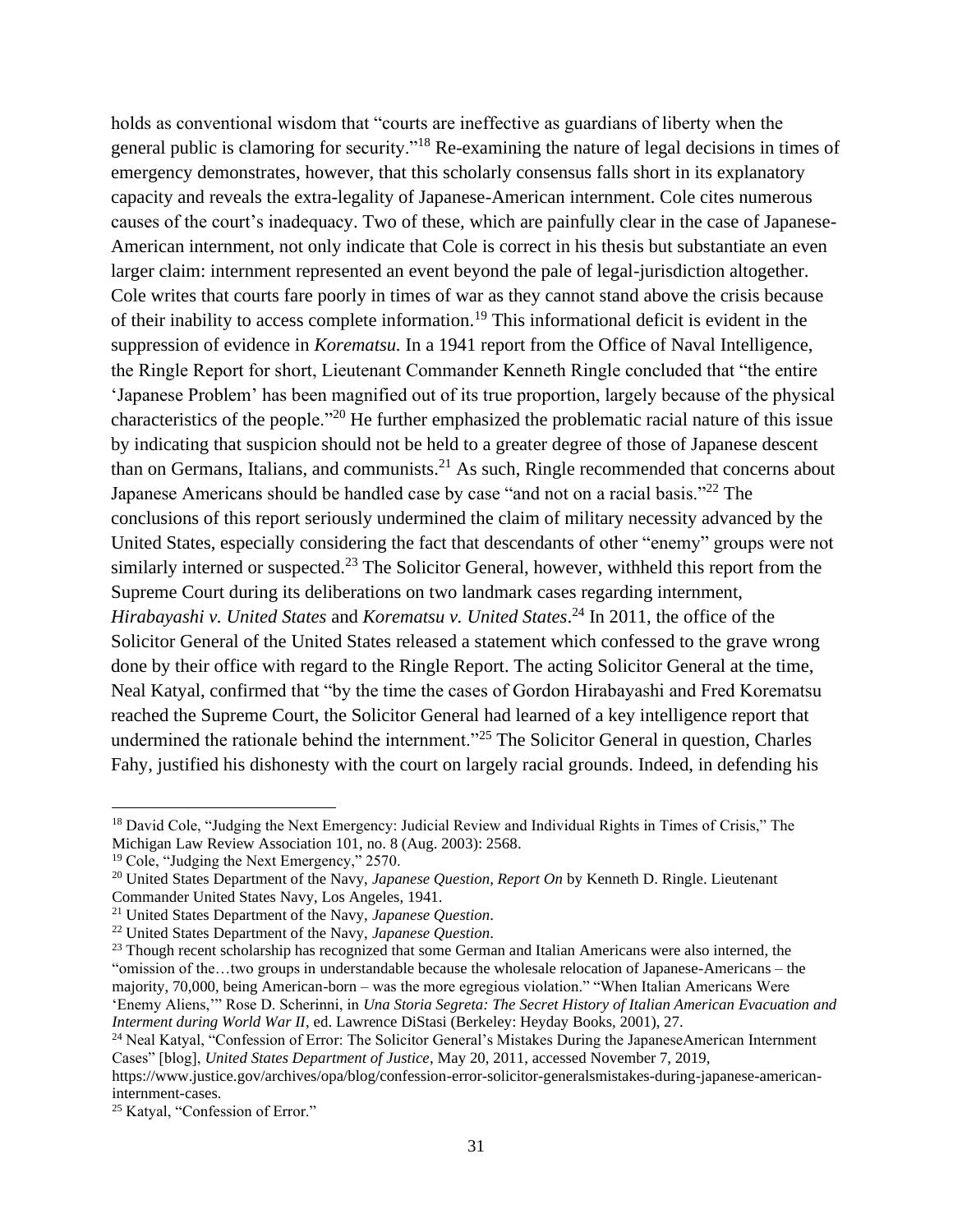suppression of evidence, Fahy referenced the disloyalty and racial solidarity of Japanese Americans.<sup>26</sup> This suppression was not inconsequential as it was later employed to overturn Korematsu's conviction in district court.<sup>27</sup>

More concerning in understanding the failure of the Supreme Court in times of crisis, in that it is independent of the facts of the case itself, is the tendency of the court to rule in favor of the government amid concerns regarding legitimacy. Indeed, "courts must worry that if they rule against the government on a matter of national security, they may face a potential test of their credibility and legitimacy."<sup>28</sup> In other words, should the president disagree with their decision, they may refuse to enforce it and reveal the impotence of the court. *Worcester v. Georgia* is one ruling that illustrates this danger. In this case, the court ruled that the Cherokee nation was a dependent sovereign state protected from interference by citizens of Georgia.<sup>29</sup> The court could do no more than watch, however, as President Andrew Jackson flaunted the ruling and allowed the removal of Cherokees to proceed.<sup>30</sup> The snub of their legitimacy at the hands of the president was well summarized by President Jackson himself who reportedly remarked: "John Marshall made the decision; let him enforce it."<sup>31</sup> As he evaluated the Korematsu case, this concern was at the forefront of Justice Jackson's consciousness. He worried that should the court rule against the government, "the War Relocation Authority might refuse to comply with the courts' orders."<sup>32</sup> His dissenting opinion, then, represented a great risk as he admitted in a 1951 lecture. He confessed: "my view, if followed, would come close to a suspension of the writ of habeas corpus or recognition of a state of martial law at the time and place found proper for military control."33

The question of legitimacy was not lost on President Roosevelt who discussed plans to defy a ruling against the order with Justice Jackson.<sup>34</sup> According to Justice Jackson, Roosevelt had admitted "that outright defiance of the court was possible."<sup>35</sup> Roosevelt did not merely contemplate this possibility but had prepared to execute it in the past. During a 1935 case which challenged his executive order to abandon the gold standard, Roosevelt drafted a radio speech which reads:

To stand idly by and to permit the decision of the Supreme Court to be carried through to its logical, inescapable conclusion would so imperil the economic and political security of

<sup>26</sup> Katyal, "Confession of Error."

<sup>27</sup> Korematsu v. United States, 582 F. Supp. 1406 (N.D. Cal. 1984).

<sup>28</sup> Cole, "Judging the Next Emergency," 2571.

<sup>29</sup> Worcester v. Georgia, 31 U.S. 515, 520 (1832).

<sup>30</sup> Marion L. Starkey, *The Cherokee Nation* (New York: Alfred A. Knopf, 1946), 184.

<sup>31</sup> Starkey, *The Cherokee Nation,* 184.

<sup>&</sup>lt;sup>32</sup> Dennis J. Hutchinson, "The Achilles Heel' of the Constitution: Justice Jackson and the Japanese Exclusion Cases," *The Supreme Court Review* 2002, (2002): 489.

<sup>&</sup>lt;sup>33</sup> Robert H. Jackson, "Wartime Security and Liberty Under Law" (2007 James McCormick Mitchell Lecture, delivered at Buffalo Law School, Buffalo, NY, May 9, 1951).

<sup>&</sup>lt;sup>34</sup> Hutchinson, "The Achilles Heel' of the Constitution," 489.

<sup>35</sup> Robert H. Jackson, interview by Harlan B. Phillips, 1952, VI, Columbia University Oral History Project, Columbia University, New York City, NY.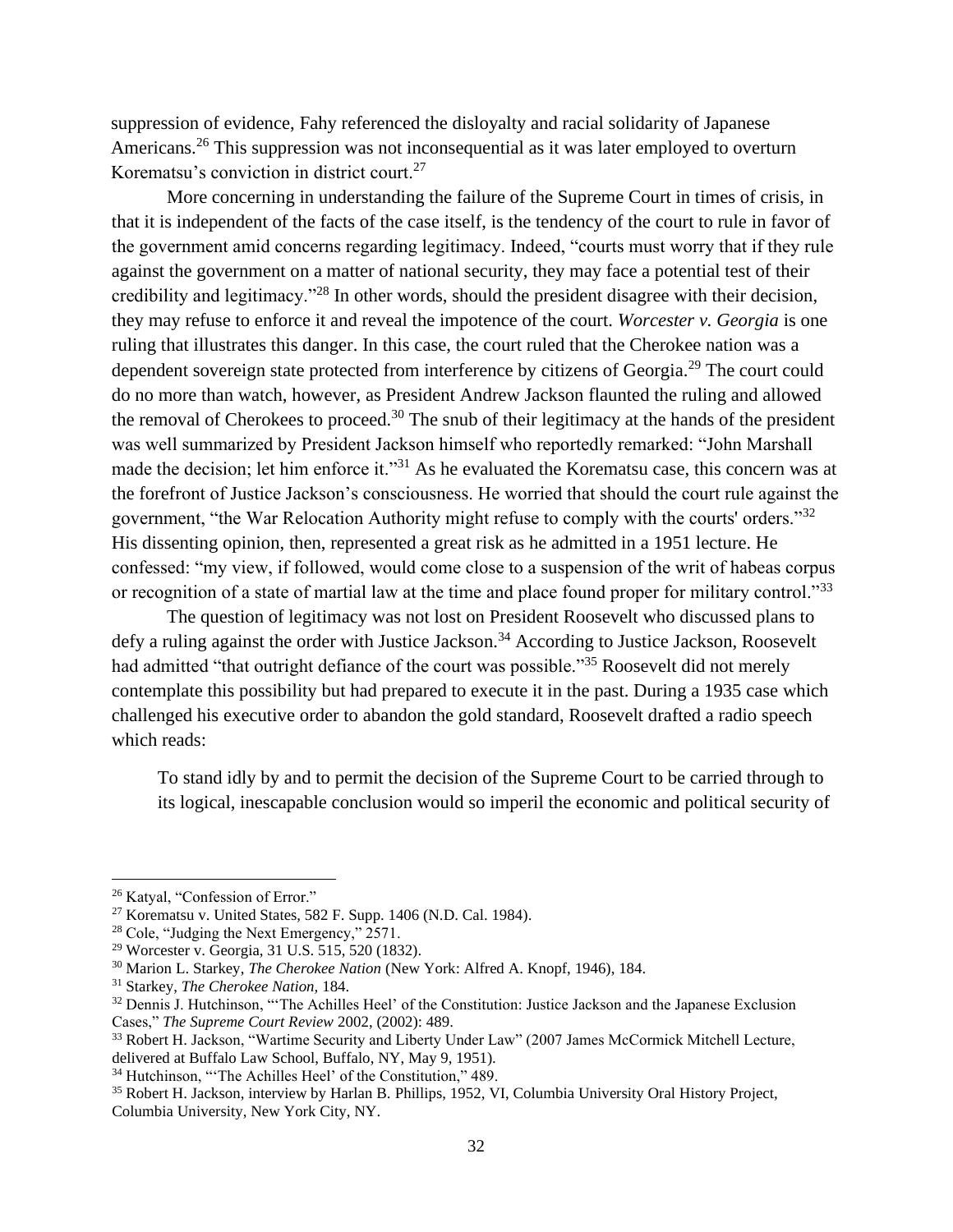this nation that the legislative and executive officers of the Government look beyond the narrow letter of contractual obligations, so that they may sustain the substance.<sup>36</sup>

The threat of Presidential defiance thus loomed over the court as it put together its majority opinion. The most vehement critic of Justice Jackson's position was Justice Frankfurter who was careful to revise Justice Black's first draft of the Korematsu decision in a way that ensured "judicial deference."<sup>37</sup> Cole and other scholars are thus correct in understanding that courts are ineffective when confronted with military emergency.

These influences which led the court to produce such an abhorrent ruling in *Korematsu*, however, amounted to more than a failure in their stewardship of liberty. The shortcomings of the judicial branch culminated, in this case, in an expulsion from the American political community by means of rendering Japanese American internment extra-legal. An analysis of the opinions of the court, concurrences, and dissents in both *Hirabayashi* and *Korematsu* reveals the unique orientation of the internment camp. Perhaps wishing to invoke Cicero's famous statement, "when arms speak the laws are silent" (*silent enim leges inter arma*), Justice Frank Murphy wrote in his concurring opinion in the unanimously decided *Hirabayashi* that the mere existence of a state of war does not entail the suspension of constitutional rights.<sup>38</sup> He went on, however, to write in concurrence that because of the "urgent necessity of taking prompt and effective action…against the risk of sabotage and espionage, the military authorities should not be required to conform to standards of regulatory action appropriate to normal times."<sup>39</sup> Finally, he briefly noted that "modern war does not always wait for the observance of procedural requirements."<sup>40</sup> Justice William Douglas similarly wrote that the judicial branch "cannot sit in judgment on the military requirements of that hour."<sup>41</sup> Here, Justice Douglas explicitly recognized that the court could or would not render judgment on such issues. In this refusal, Justice Douglas placed the exclusion orders made by the military beyond the reach of legal judgment.

Turning to the case of Korematsu, Justice Felix Frankfurter concurred with the court writing that to describe "a military order that expresses an allowable judgment of war needs...as 'an unconstitutional order' is to suffuse a part of the constitution with an atmosphere of unconstitutionality."<sup>42</sup> The logical conclusion of Justice Frankfurter's reasoning is that the suspension of law is an element integral to the Constitution itself. In his dissent of the opinion rendered by the court in *Korematsu*, Justice Robert Jackson found the detention of Japanese Americans to be unconstitutional and racist, yet wrote in conclusion that he did "not suggest that

<sup>36</sup> Arthur M. Schlesinger, Jr., *The Politics of Upheaval*, vol. 3 of *The Age of Roosevelt* (Boston: Houghton Mifflin, 1960), 258.

<sup>37</sup> Peter Irons, *Justice at War* (Oxford: Oxford University Press, 1983), 332.

<sup>38</sup> Cicero, *Pro Milone,* trans. N.H. Watts (Cambridge: Harvard University Press, 1953), 17; Hirabayashi v. United States, 320 U.S. 81 (1943).

<sup>39</sup> Hirabayashi v. United States, 320 U.S. 81 (1943).

 $^{40}$  Ibid.

 $41$  Ibid.

<sup>42</sup> Korematsu v. United States*,* 323 U. S. 214 (1944).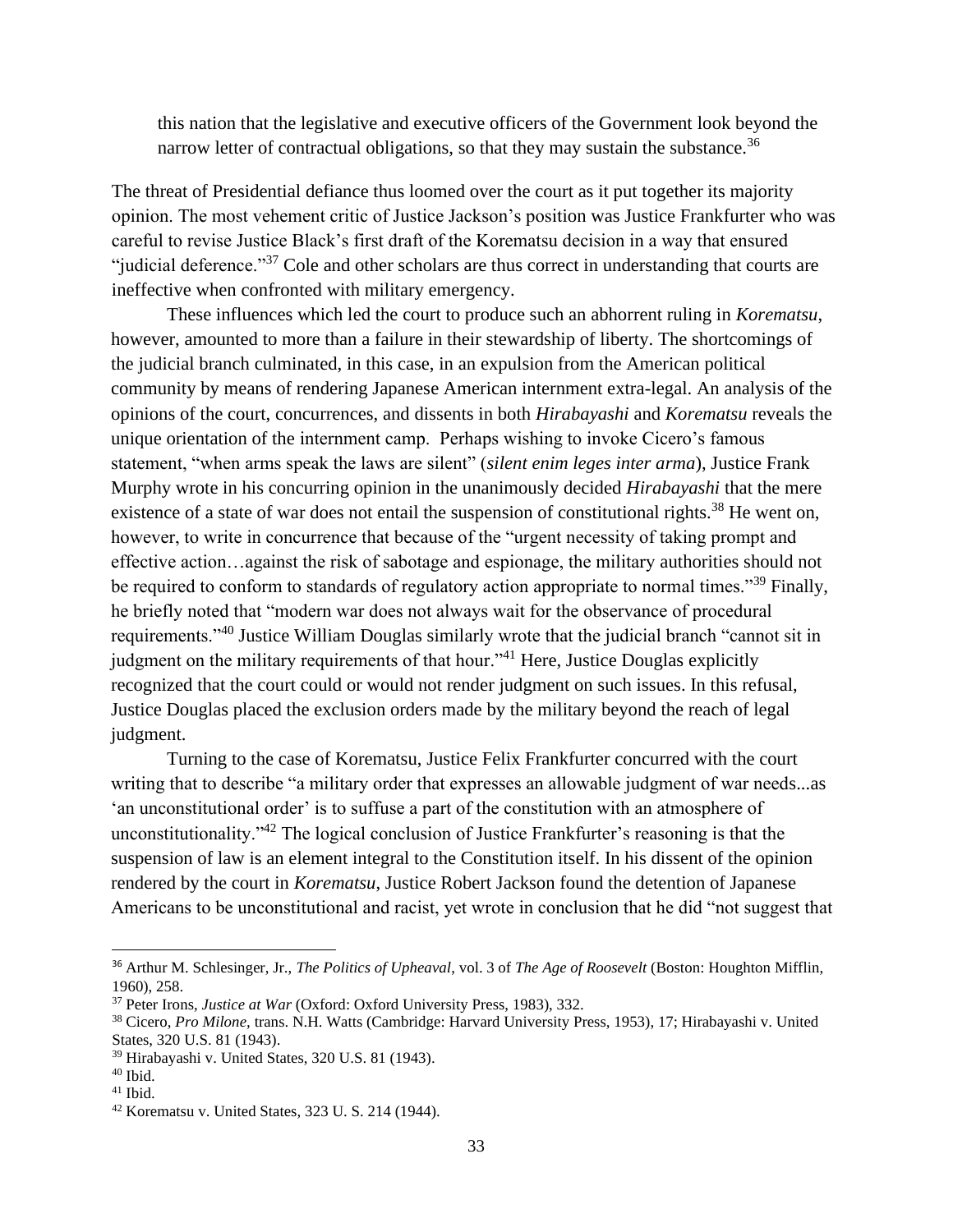the courts should have attempted to interfere with the Army in carrying out its task."<sup>43</sup> Thus, in both *Hirabayashi* and *Korematsu*, the Justices of the Supreme Court either recognized the suspension of law as integral to times of war or that the Judicial branch could or would not interfere with the military even in the case of violations of constitutional rights. In both cases, the Supreme Court therefore affirmed that Japanese-American internment fell outside of the jurisdiction of the law altogether. So much for Justice Murphy's reply to Cicero.

The Supreme Court was not, however, solely responsible for this expulsion from legal jurisdiction. Sarah Ludington, a law professor at Campbell University, draws attention to the surprising phenomenon that "few law professors commented critically-or even uncritically-about the government's domestic policies during the war" of which Japanese-American internment represented one of the most controversial. <sup>44</sup> Despite the unmistakable unconstitutionality of the program, academics, much like the court, experienced pressures which discouraged them from facilitating legal discourse surrounding it. The government employed many academics during the war and therefore economically hindered their desire to decry government policy.<sup>45</sup> Additionally, "academics – like many Americans – may have been willing to turn a blind eye to civil rights abuses...in the interests of winning the war."<sup>46</sup> Thus, in the face of economic pressure and wartime hysteria, the legal academy was either unmotivated or incapable of defending the rights of Japanese Americans. This striking failure is no small issue. Indeed, by failing to criticize the policy, academics implicitly conceded that internment had no place in the realm of legal discussion. It would be incorrect to claim, however, that no academics spoke out. Ludington specifically cites a few cases where professors from law schools such as Yale, Harvard, and William and Mary criticized government policy under the protection of their "robust culture of academic freedom."<sup>47</sup> It is unfortunate and alarming, though, that these professors were merely an exception to an otherwise disturbing rule.

# **Rightlessness and the Internment Camp**

Internment's orientation outside of legal jurisdiction placed those within the camps in alarming danger with the loss of their juridical person. Juridical personhood "comes into being when political authority towards persons is expressed through an institutional order that bears attributes of stability such as predictability, intelligibility, and contestability."<sup>48</sup> The very nature of the camp was an essential component in depriving Japanese Americans of their juridical person. Indeed, Arendt contended that the loss of the juridical person was only completed "by

<sup>43</sup> Ibid.

<sup>44</sup> Sarah H. Ludington, "The Dogs that Did Not Bark: The Silence of the Legal Academy During World War II," *Journal of Legal Education* 60, no. 3 (February 2011): 398.

<sup>45</sup> Ludington, "The Dogs that Did Not Bark," 404.

 $46$  Ibid, 413.

<sup>47</sup> Ibid, 430.

<sup>48</sup> Kristen Rundle, "Legal Subjects and Juridical Persons: Developing Public Legal Theory through Fuller and Arendt," *Netherlands Journal of Legal Philosophy* 3, (2014): 228.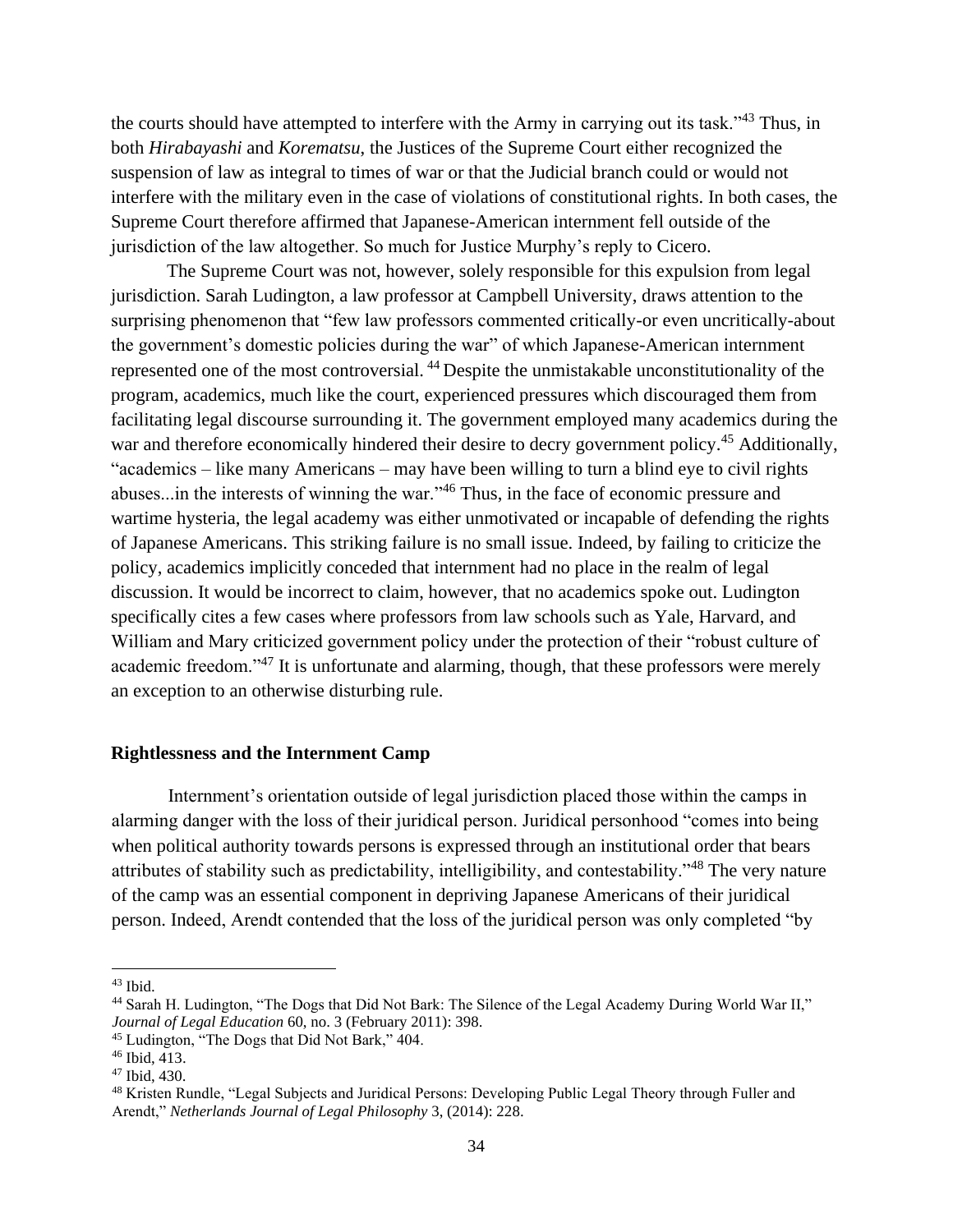placing the concentration camp outside the normal penal system, and by selecting its inmates outside the normal judicial procedure."<sup>49</sup> Rights are the essential elements which protect citizens in normal judicial proceedings in that they represent the conditions under which political authority is expressed. The destruction of the juridical person is thus identical with being without rights or, as Hannah Arendt described this condition, "rightlessness." It is clear that the court's affirmation of the suspension of law which internment entailed licensed the deprival of the most basic of constitutional rights.<sup>50</sup> According to the Commission on Wartime Relocation and Internment of Civilians, those imprisoned in the camps quickly learned that "Constitutional rights were not an individual and personal guarantee if one were an American of Japanese ancestry."<sup>51</sup> This claim is more than one of inequality or deprivation. Arendt wrote that the plight of the rightless person "is not that they are not equal before the law, but that no law exists for them."<sup>52</sup> This condition is embodied in the concept of citizenship insofar as it represents, for Arendt, the right to have rights.<sup>53</sup> This is an exact parallel to the experience of interned Japanese Americans. Though the "government never formally stripped Japanese Americans of their citizenship...it in effect...nullified their citizenship."<sup>54</sup> Victor Izui, a volunteer from camp in Minidoka, Idaho, was keenly aware of this condition as he scoffed at a question about whether he felt American. He retorted simply: "how could you feel American? They took away your citizenship!"<sup>55</sup>

<sup>49</sup> Arendt, *The Origins of Totalitarianism*, 447. Though this essay has refrained from the use of the term "concentration camp," it is important to note that in his dissent in *Korematsu v. United States,* Justice Roberts describes the term "internment camp" as merely a euphemism for concentration camps. Though Justice Black admonishes the use of this descriptor with "all the ugly connotations that term implies," it is clear that these camps operated outside of normal judicial procedures and are equally reflective of Arendt's argument. Korematsu v. United States*,* 323 U. S. 214 (1944).

<sup>&</sup>lt;sup>50</sup> Scholars have contended that the specific rights which the court rendered inapplicable in this case included: freedom of religion, freedom of speech, freedom of press, right to assemble, freedom from unreasonable search and seizures, right to an indictment or to be informed of the charges, right to life, liberty, and property, right to be confronted by accusatory witnesses, right to call favorable witnesses, right to legal counsel, right to a speedy and public trial, right to reasonable bail, freedom from cruel and unusual punishment, right to vote, right to habeas corpus, freedom from bills of attainder and ex post facto laws, rights against involuntary servitude, and right to equal protection under the laws. The Japanese -American Internment during WWII: A Discussion of Civil Liberties Then and Now, LegiSchool Project (Sacramento: Senate Publications, 2000), 30-34; it should also be noted that the internment camps were not merely a place of theoretical suffering, indeed, internment camps in Alaska produced mortality rates as high as 25% "Forced to Leave: WWII Detention of Alaskan Japanese Americans and Aleuts" in University of Alaska Museum, Mary Fenno, ed. Dean Kohlhoff and Terry P. Dickey (Fairbanks: University of Alaska Museum, 1997): 5.

<sup>51</sup> Commission on Wartime Relocation and Internment of Civilians, *Personal Justice Denied*, 299.

<sup>52</sup> Hannah Arendt, "The Perplexities of the Rights of Man," in *Biopolitics: A Reader*, ed. Timothy Campbell and Adam Sitze (Durham: Duke University Press, 2013), 88.

<sup>53</sup> Arendt, *The Origins of Totalitarianism*, 296.

<sup>54</sup> Mae M. Ngai, *Impossible Subjects: Illegal Aliens and the Making of Modern America* (Princeton: Princeton University Press, 2004), 175.

<sup>55</sup> Victor Izui, interview by Ian Kowata, April 29, 2000, Tape 2, Hanashi Oral History Archives, Go For Broke National Education Center, Chicago, IL,

http://www.goforbroke.org/learn/archives/oral\_histories\_videos.php?clip=11402.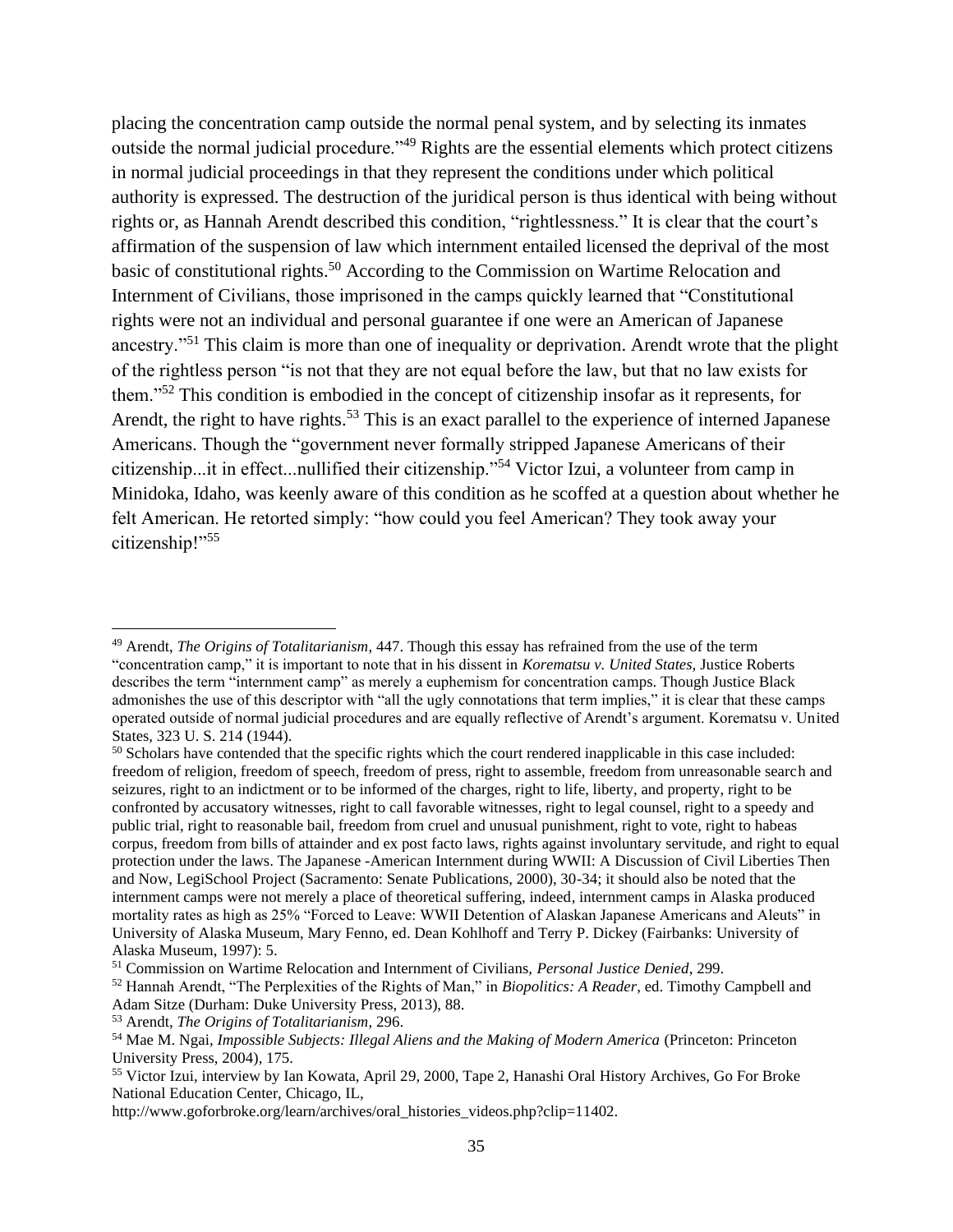What, then, is the precise meaning of this exile from political existence? Aristotle famously wrote that "man is by nature a political animal."<sup>56</sup> Humans, for Aristotle, are animals with the capacity to organize themselves politically, and this type of organization is the end which separates man from all other animals, with whom he otherwise, on a biological basis, shares much in common.<sup>57</sup> In the absence of a political community, then, individuals are left in a mere biological state. Though the deprival of constitutional rights is egregious in itself, the dangers of this state of being bereft of rights and extra-legal orientation produced an even greater danger as "the first essential step on the road to total domination is to kill the juridical person in man."<sup>58</sup> Arendt argued that that her thesis was at work in Nazi Germany, where Jewish individuals were deprived of any legal protection and, in short, "a condition of complete rightlessness was created before the right to live was challenged."<sup>59</sup> Interned Japanese Americans were reduced to a life unqualified by the ability to possess legal or political rights and thus placed in alarming danger.

It would seem that this return to life stripped of its political qualification is the precise case in which one may claim the protections of human rights, yet this was not possible. Again, Arendt's work offers a useful tool of analysis and forecloses the possibility of seeking protection in anything but a political community. She wrote that in the absence of rights accorded by citizenship, people attempt to lay claim to their inborn rights, yet these rights are in natural opposition to civilization and are thus immediately suspect.<sup>60</sup> While these inborn rights are based on unchanging principles of humanity, civilization is based on the principle of equality which is necessarily not inherent. Indeed, "we are not born equal; we become equal as members of a group on the strength of our decision to guarantee ourselves mutually equal rights."<sup>61</sup> Izui confronted this reality as he realized that "[the Constitution] didn't mean anything. It was just a piece of paper."<sup>62</sup> Izui recognized that the Constitution carried little force for Japanese Americans who had been expelled as subjects of this document. Though the Constitution and the rights which it establishes were intended by the framers to represent "certain unalienable Rights," as described by the Declaration of Independence, these supposedly inborn rights immediately lost force with the exile of Japanese Americans from the community which would guarantee them.<sup>63</sup> Indeed, in her analysis of the development of human rights, Arendt wrote that "the moment human beings lacked their own government...no authority was left to protect them and no institution was willing to guarantee them."<sup>64</sup> The term "inborn rights," is, therefore, an

<sup>56</sup> Aristotle, *Politics,* trans. W.D. Ross, in *The Basic Works of Aristotle,* ed. Richard McKeon (New York: The Modern Library, 2001), 1129.

<sup>57</sup> Giorgio Agamben, "Introduction to Homo Sacer: Sovereign Power and Bare Life," in *Biopolitics: A Reader,* ed. Timothy Campbell and Adam Sitze (Durham: Duke University Press, 2013), 135.

<sup>58</sup> Hannah Arendt, *The Origins of Totalitarianism* (San Diego: Harcourt Brace Jovanovich, 1973), 447.

<sup>59</sup> Arendt, *The Origins of Totalitarianism*, 296.

<sup>60</sup> Ibid*,* 301.

<sup>61</sup> Ibid*,* 301.

<sup>62</sup> Izui, interview.

<sup>63</sup> Thomas Jefferson, "The Declaration of Independence," *Historic American Documents* (1776), accessed December 13, 2019, https://etc.usf.edu/lit2go/133/historic-americandocuments/4957/the-declaration-of-independence/. <sup>64</sup> Arendt, "The Perplexities of the Rights of Man," 82.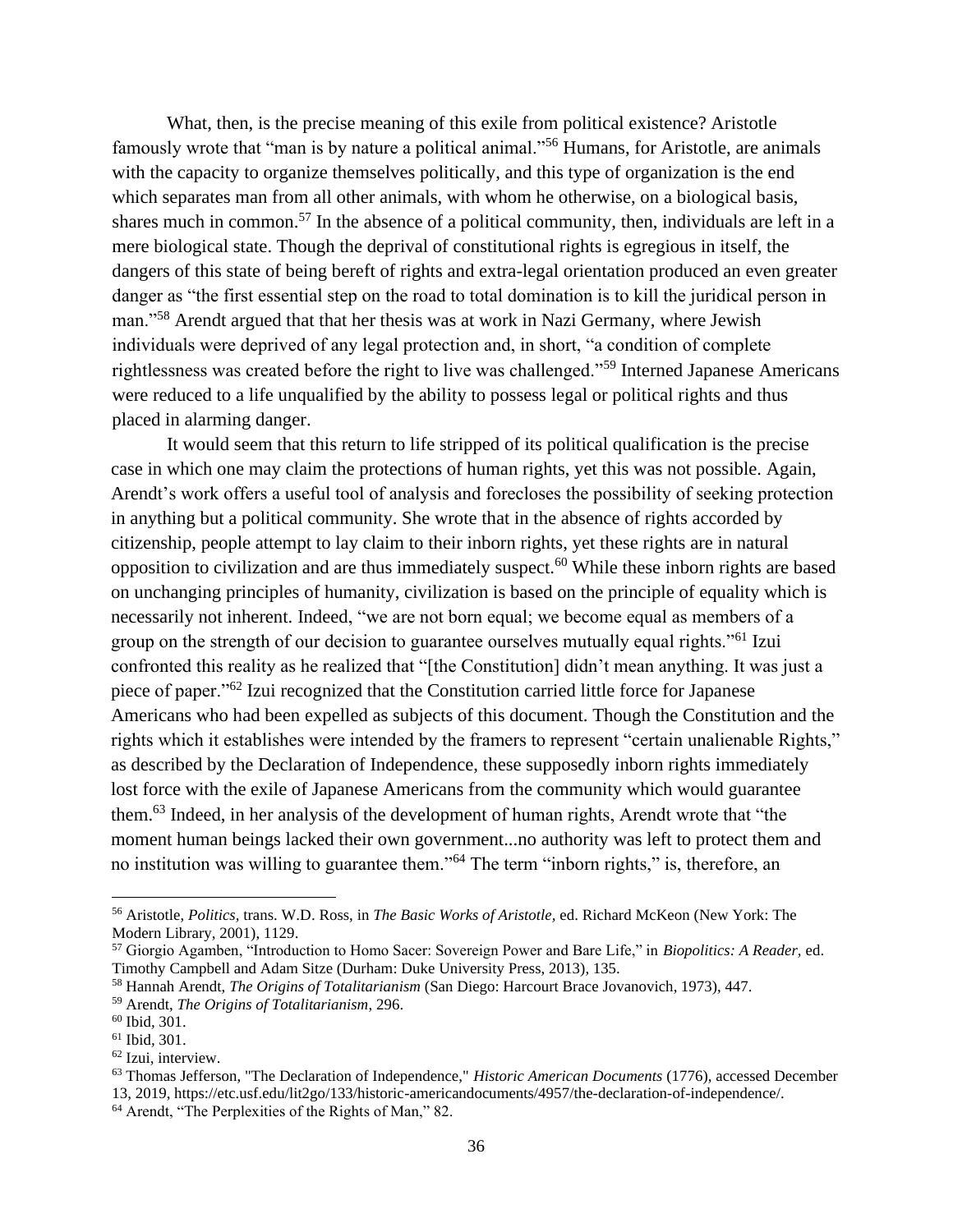oxymoron. Furthermore, claiming these rights gives rise to another unique danger. Arendt argues that this opposition between the claim to natural rights and equality through organization remind states "of the limitations of human activity."<sup>65</sup>

For this reason, Arendt claims, "highly developed political communities, such as the ancient city-states or modern nation-states, so often insist on ethnic homogeneity is that they hope to eliminate as far as possible those natural and always present differences and differentiation" which represent the areas which man cannot change and which they tend to destroy in forms such as ethnic cleansing.<sup>66</sup> The interned were thus confronted with the necessity of regaining their place in the American community in the absence of their juridical person.

The internment diary of Hatsuye Egami offers a material illustration of this abstract claim in representing the human experience of a life deprived of its juridical person. Egami was born in Tokyo in 1902 and immigrated to the United States in 1921.<sup>67</sup> Besides this and limited information about Egami's family, little is known about her life.<sup>68</sup> Her diary begins on May 12, 1942, immediately before she is to be relocated to the Tulare Assembly Center. As she reflects on the whirlwind of relocation, she laments that "since yesterday, we Pasadena Japanese have ceased to be human beings – we are now simply numbers or things. We are no longer 'Egamis' but the number 23324."<sup>69</sup> The Egamis thus immediately recognize that the loss of their rights is tantamount to a lack of humanity itself. It is this feeling which Arendt explains as she considers human rights. Paradoxically, though these inborn rights are meant to apply precisely in the case where a person lacks a political community willing to ensure legal rights and therefore has nothing to claim but his or her humanity, "the opposite is the case…a man who is nothing but a man has lost the very qualities which make it possible for other people to treat him as a fellowman."<sup>70</sup> Egami continues her reflection in describing her hope for the future despite her realization of their expulsion from the body politic. She wrote: "it may be that in a naked life there is poetry and truth. I think that from this bare life we can weave something creative and interesting. The person that can do that is one who is really intelligent and wise. $"^{71}$ 

Egami's words prove prophetic as it is precisely through the body itself that Japanese Americans crafted lives of dignity and resistance in the face of such ominous conditions. The nullification of citizenship for Japanese Americans which placed them in such alarming danger also posed a challenge to their resistance. They had not lost their rights, but the right to possess them in the first place. Thus, challenges based on a claim of rights could only fail. Their natural life without political qualification also possessed no rights in itself. Their only hope, then, was to

<sup>65</sup> Arendt, *The Origins of Totalitariansim,* 301.

<sup>66</sup> Ibid*,* 301.

<sup>67</sup> Claire Gorfinkel, introduction to *The Evacuation Diary of Hatsuye Egami*, by Hatsuye Egami, trans. James Sakoda (Pasadena: Intentional Productions, 1996), 14.

<sup>68</sup> Gorfinkel, introduction to *The Evacuation Diary,* 14.

<sup>69</sup> Hatsuye Egami, *The Evacuation Diary of Hatsuye Egami*, trans. James Sakoda (Pasadena: Intentional Publications, 1996), 20.

<sup>70</sup> Arendt, "The Perplexities of the Rights of Man," 93.

<sup>71</sup> Egami, *The Evacuation Diary*, 27-28.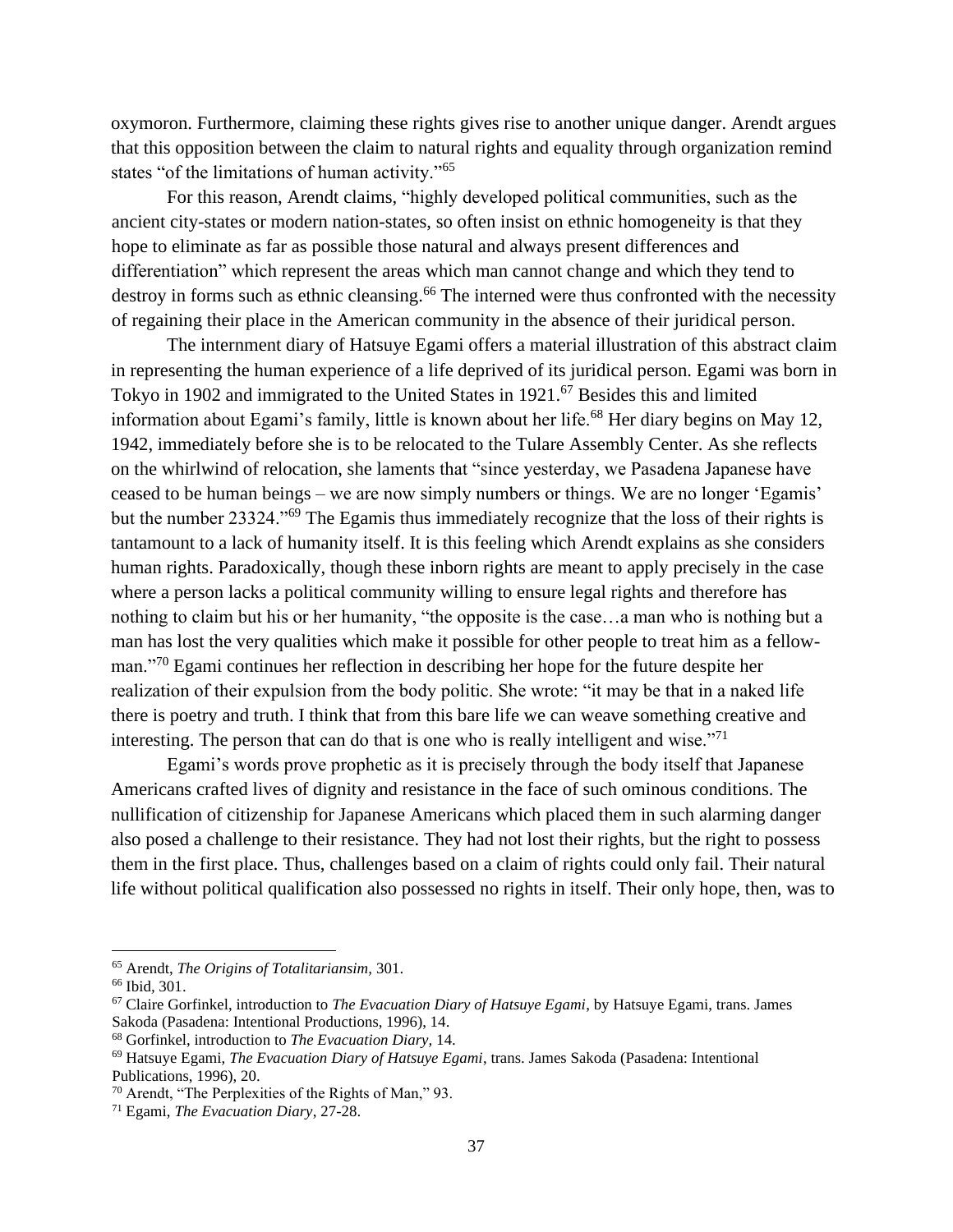regain that right which precluded them from the others, their membership in the American political community, through the sacrifice of the bare corpus.

# **Volunteering as a Political Act**

Though some volunteers chose to sacrifice their lives, others refused to serve on the basis of the violation of their rights. The position of the JACL at the time was that Japanese Americans should join the U.S. army in order to prove their loyalty.<sup>72</sup> The League went so far as to suggest a suicide battalion of Japanese American soldiers who would be sent to die in impossible missions.<sup>73</sup> There were, however, a considerable number of internees who refused to serve on the grounds that they had been denied their constitutional rights. These "no-no boys" claimed that they could not be expected to perform their obligations as citizens when their citizenship had been nullified.<sup>74</sup> For them, it was "absurd to ask any interned individual to defend American democracy from behind barbed wire."<sup>75</sup> A great deal of conflict erupted between these groups within the camps. Robert Ichikawa, a volunteer from the Amache, Colorado, internment camp recalled: "all the no-no boys, you know they called us all kinds of names, they called us dogs, *inu*."<sup>76</sup>

In some cases, the tension between the two groups was so extreme that it resulted in violence. Those Japanese Americans educated in Japan were commonly referred to as "*kibei*" and were generally opposed to volunteering to serve. Masaru Ishida, another volunteer from Topaz, Utah, recalled: "We had some *kibeis*, well they were mean you know?"<sup>77</sup> He goes on to tell a story about his friend saying: "He nearly got killed because, you know, he said 'volunteer, volunteer!"<sup>78</sup> This was not an isolated event in Topaz. Ishida recalled that he had to help another friend run away because "they were gonna kill him too because he was pro-serving the country."<sup>79</sup> This opposition ran so deeply that it often affected the families of volunteers as well. Izui learned after the war that once he had left for training, some parents of the no-no boys "came

<sup>72</sup> Arthur A. Hansen, "The 1944 Nisei Draft at Heart Mountain, Wyoming: Its Relationship to the Historical Representation of the World War II Japanese American Evacuation," OAH Magazine of History 10, no. 4 (Summer, 1996): 52.

<sup>73</sup> Paul R. Spickard, "The Nisei Assume Power: The Japanese Citizens League 1941-1942," *Pacific Historical Review* 52, no. 2 (May 1983): 164.

<sup>74</sup> Holly Allen, "The Citizen-Soldier and the Citizen-Internee: Fraternity, Race, and American Nationhood, 1942- 46," in *Forgotten Men and Fallen Women: The Cultural Politics of New Deal Narratives* (Ithaca: Cornell University Press, 2015), 184.

<sup>75</sup> Allen, "The Citizen-Soldier and the Citizen-Internee," 187.

<sup>76</sup> Robert Ichikawa, interview by Russell Nakaishi, February 25, 2001, Tape 2, Hanashi Oral History Archives, Go For Broke National Education Center, Los Angeles, CA,

http://www.goforbroke.org/learn/archives/oral\_histories\_videos.php?clip=15502.

<sup>77</sup> Masaru Ishida, interview by Robert Horsting, June 29, 2002, Tape 2, Masaru Ishida Oral History Interview, Japanese American History Collective, Chicago, IL,

http://www.goforbroke.org/learn/archives/oral\_histories\_videos.php?clip=29102.

<sup>78</sup> Ishida, interview.

 $79$  Ibid.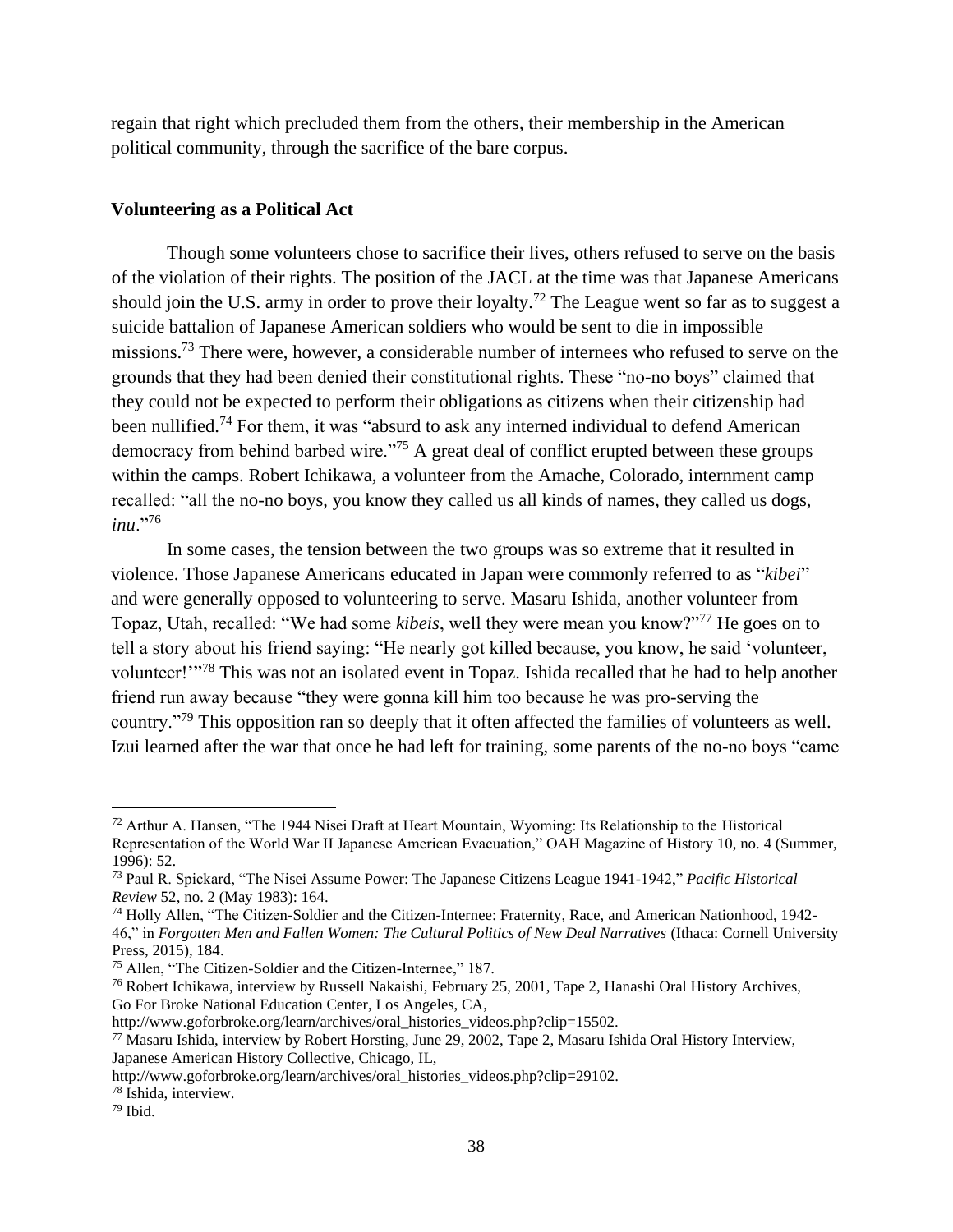to [his] mother and gave her a real bad time."<sup>80</sup> The resentment flowed both ways. Kaihara, remembers that "at first I resented [no-no boys] being that way, but after giving it a great deal of thought…I might have done the same thing."<sup>81</sup> Kaihara's newfound sympathy is shared by revisionist historians who have come to define each action as "complementary species of praiseworthy Americanism" in order to combat the no-no boys' widespread ostracism from not only American society but also from that of the Japanese-American community.<sup>82</sup> Despite this claim of respect for each position, there remains an opposition between these two responses insofar as scholars often hold that though those who refused to serve made a political statement of resistance, those who volunteered were apolitical and concerned only with patriotic duty.

Some scholars have gone so far as to label the apparent pure patriotism of volunteers from internment camps as a "blind obedience' response to injustice." <sup>83</sup> At the surface level, the oral histories of once interned veterans seem to support this claim. Ishida remembers his mother telling him to serve in a simple imperative: "You gotta be patriotic."<sup>84</sup> Similarly, though Izui did not feel initially inclined to volunteer, it was his mother who convinced him to join. Izui remembers that "she urged loyalty, unstinting loyalty to my country, even if she was wrong in interning us."<sup>85</sup> This sentiment was echoed by Jimmy Konno who said as he described his reasons for serving rather than resisting: "If you're gonna live in this country, you gotta do something, and if you wanna resist I won't go against ya, that's your decision."<sup>86</sup>

Further examination reveals, however, that the loyalty of these volunteers was far from blind. Stanley Hayami, a volunteer from the Heart Mountain internment camp, wrote: "Do I think it was constitutional? No, I do not. We did not go through due process of law…Do I think racial prejudice was involved? Yes."<sup>87</sup> Izui recalled feeling betrayed by the promises of the American experiment saying: "all that stuff that they taught us in school, what the heck does that mean? What a sham."<sup>88</sup> Yasunori Deguchi, a volunteer from Hawaii, expressed a similar sentiment when he learned about internment from the mainland volunteers. He was astounded that "the country we were supposed to have gotten the right information from school days...turned out to be this."<sup>89</sup> Far from being blindly obedient, Japanese-American volunteers

<sup>80</sup> Izui, interview.

<sup>81</sup> Thomas Kaihara, interview by Richard Hawkins, June 27, 2002, Tape 3, Hanashi Oral History Archives, Go For Broke National Education Center, Chicago, IL,

http://www.goforbroke.org/learn/archives/oral\_histories\_videos.php?clip=28603.

<sup>82</sup> Hansen, "The 1944 Nisei Draft at Heart Mountain, Wyoming," 52.

<sup>83</sup> Chris K. Iijima, "Reparations and the 'Model Minority' Ideology of Acquiescence: The Necessity to Refuse the Return to Original Humiliation," *Boston College Third World Law Journal* 19, no.1 (Dec. 1998): 399. <sup>84</sup> Ishida, interview.

<sup>&</sup>lt;sup>85</sup> Izui, interview.

<sup>86</sup> Jimmy Konno, interview by Robery Horsting, May 3, 2003, Tape 2, Hanashi Oral History Archives, Go For Broke National Education Center, New York City, NY,

http://www.goforbroke.org/learn/archives/oral\_histories\_videos.php?clip=34502.

<sup>87</sup> Stanley Hayami, 26 June 1943, *Stanley Hayami Diary 1941-1944*, Online Archive of California. <sup>88</sup> Izui, interview.

<sup>89</sup> Yasunori Deguchi, interview by Russel Nakaishi, March 17, 2006, Tape 2, Hanashi Oral History Archives, Go For Broke National Education Center, Kona, HI,

http://www.goforbroke.org/learn/archives/oral\_histories\_videos.php?clip=65002.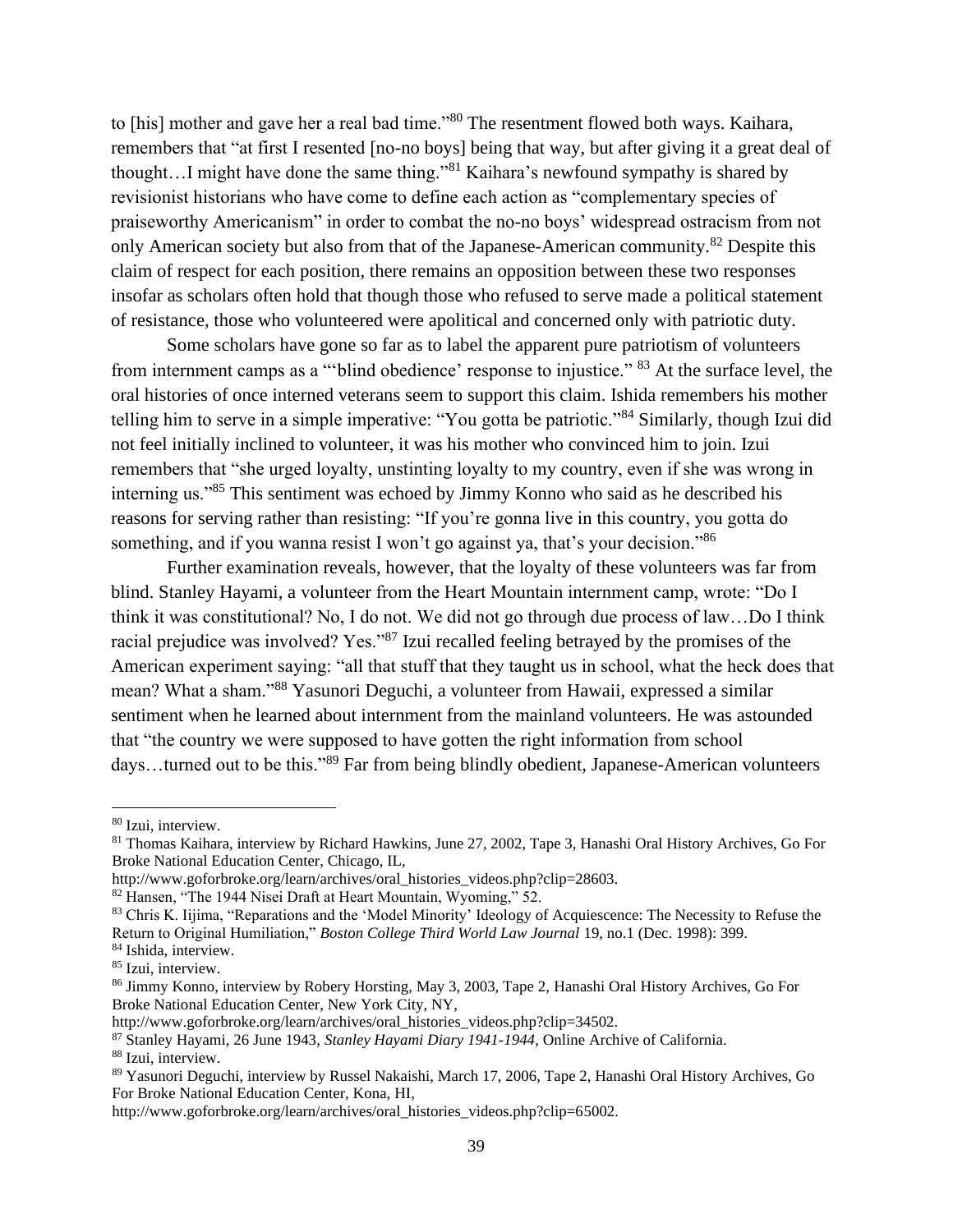had a deep understanding of the wrongs they had endured. Conrad Kurahara summarizes this feeling well saying: "deep down we knew what a terrible wrong it was."<sup>90</sup> How can one then reconcile their ultimate decision to serve in an apparently patriotic fashion with this critical political consciousness?

The interviews and diaries of volunteers from camp reveal a common awareness and fear of being without a state. This crisis motivated many to volunteer in order to claim their place in the American political community and was thus consistent with their political consciousness as it was their only viable means of protection. Though many initially responded to the draft like Mitsuo Kodama who recalls: "I was so mad, I said: 'to Hell with the United States Army, I wouldn't join you guys for nothin'" or Victor Izui who said simply and emphatically, "Up your ass, Uncle Sam!" they eventually volunteered to avert the dangers of being without a state.<sup>91</sup> Indeed, Kodama decided to serve when confronted by his mother who told him:

You were born and raised in the United States, you only have one country and that country is America, the United States. If you went to Japan you would not be accepted as a Japanese you are a 'Gaijin,' which is a foreigner, so, therefore, you will be treated like a foreigner and you will not be accepted as a Japanese and your life will be miserable in Japan.<sup>92</sup>

Kodama's initial hope to become part of the Japanese political community implicitly confirms the necessity of joining one of these communities in order to regain one's ability to possess rights. As other social factors would prevent his inclusion in Japan, his only option was to reclaim his American citizenship by serving in the military. Hayami expresses this same concern and realizes that it is imperative to lay claim to citizenship and the rights it entails. As he contemplated volunteering, he wrote: "now the people outside want to take our citizenship away...if they take our citizenship away from us we'll be people without a country!"<sup>93</sup> Though Hayami did not, perhaps, realize that he already occupied a position in which his citizenship was nullified, the fear he feels at the thought of being without a country indicates that these volunteers were aware of the dangers they faced in the absence of one. Lloyd Kurihara, a volunteer from the Poston, Arizona internment camp also echoed this same sentiment saying simply: "I had no other place to go."<sup>94</sup> Though seemingly non-political, this statement also carries the urgency of membership in a community. These volunteers, should they desire to

<sup>90</sup> Conrad Kurahara, interview by Christine Sato, June 19, 2000, Tape 1, , Hanashi Oral History Archives, Go For Broke National Education Center, Las Vegas, NV,

http://www.goforbroke.org/learn/archives/oral\_histories\_videos.php?clip=12701.

<sup>91</sup> Mitsuo Kodama, interview by Robert Horsting, May 6, 2004, Tape 4, Hanashi Oral History Archives, Go For Broke National Education Center, Las Vegas, NV,

http://www.goforbroke.org/learn/archives/oral\_histories\_videos.php?clip=45104; Izui, interview.

<sup>92</sup> Kodama, interview.

<sup>93</sup> Hayami, 14 December 1942, *Stanley Hayami Diary*.

<sup>&</sup>lt;sup>94</sup> Lloyd Kurihara, interview by Ian Kowata, May 19, 2001, Tape 1, Hanashi Oral History Archives, Go For Broke National Education Center, Fresno, CA,

http://www.goforbroke.org/learn/archives/oral\_histories\_videos.php?clip=17601.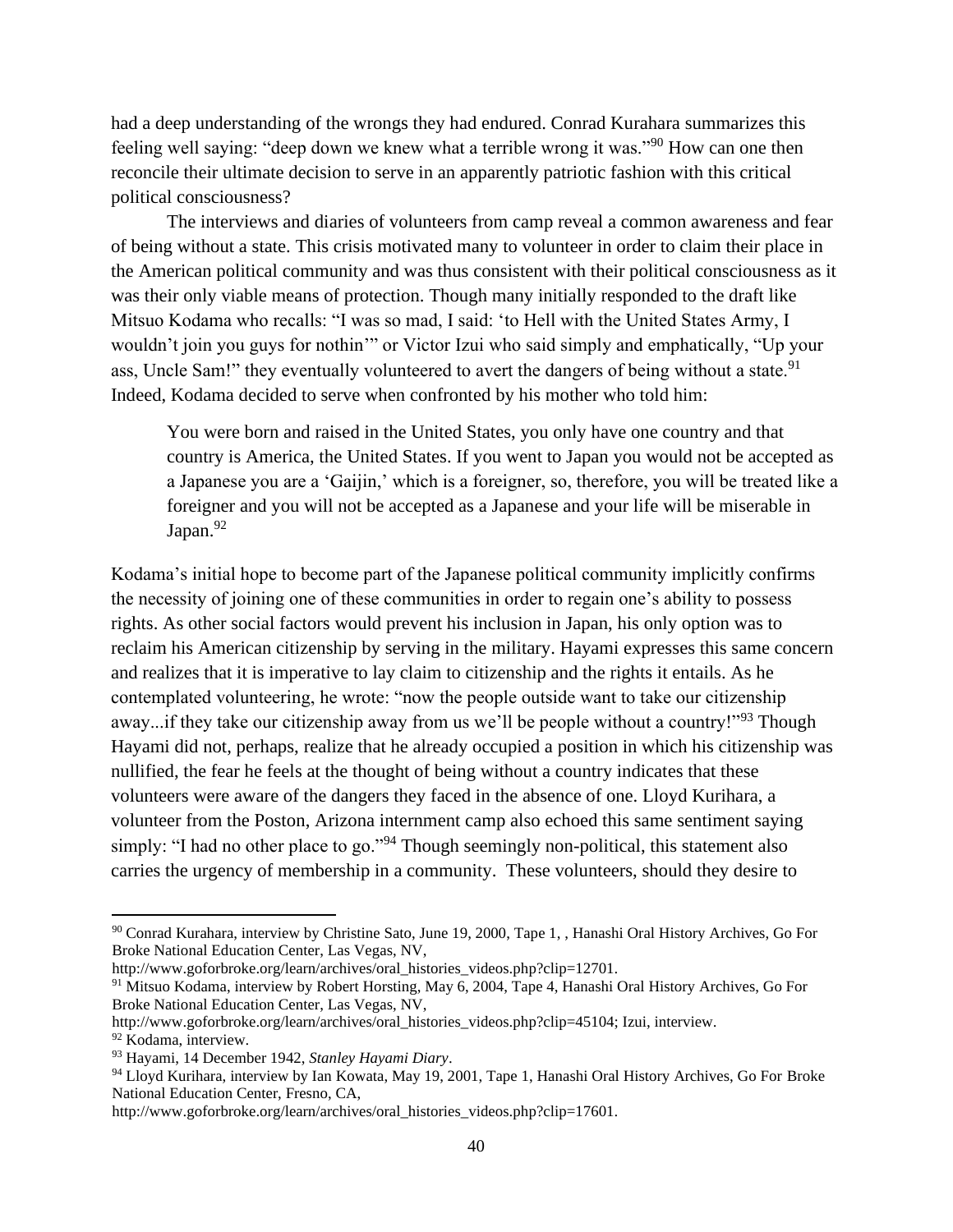ensure their safety and that of their community, had to make a claim to political inclusion, yet it was their very exclusion which foreclosed the possibility of doing so through rights claims. Having been reduced to a body lacking political significance, it was only through the physical body that a viable challenge to their political alienation was possible.

This fear of statelessness and the urgency of regaining of political community could only be achieved by the sacrifice of the pure, biological body. These volunteers often indicate that they did not think in terms of rights questions at the time of their internment. When asked if he thought in terms of constitutional rights, Thomas Kaihara, whose father was interned at Tule Lake, replied: "not at that time."<sup>95</sup> Similarly, Izui's mother convinced him to serve and "kept" stressing...duty more than rights."<sup>96</sup> Simply because they did not think in terms of rights, though, did not mean that their actions were apolitical. Indeed, having established that the extra-legal nature of internment entailed the inability to lay claim to rights in the first place, claiming rights as a form of resistance would be futile and ineffective. In the absence of legal rights and the ability to challenge for them, the only way to lay claim to the political community which could then grant them these rights was by risking and sacrificing their lives on the battlefield. Kaihara said: "if I got killed in combat, at least my brother can say: 'look, my brother gave his life for his country.' They can walk up the street with their heads high."<sup>97</sup> This is not merely a claim of pride for Kaihara's brother, but rather indicates that the sacrifice of his life would gain his family inclusion in the

American political community as they could once again walk its streets with dignity. The actions of these volunteers, then, represented a thoroughly political statement in that it represented the re-integration of human biological existence into a community.

## **Conclusion**

The Japanese Americans who fought for the United States went on to become the most decorated troops of the war in the  $442<sup>nd</sup>$  and the 100<sup>th</sup> infantry battalion.<sup>98</sup> Through their bravery, they earned their inclusion in the American body politic. This achievement was most famously recognized by President Truman who remarked "you fought not only the enemy, but you fought prejudice – and you have won."<sup>99</sup> This story of success, however, has often been used to support a myth which holds that Asian Americans "did not make waves, overcame prejudice, and turned into good solid middle-class citizens."<sup>100</sup> The story of Japanese-American volunteers has become a paradigmatic case which has been mobilized to argue that success is possible even in the most

<sup>99</sup> Harry S. Truman, "Remarks Upon Presenting a Citation to a Nisei Regiment," July 15, 1946, *Public Papers of the Presidents, Harry S. Truman*, https://www.trumanlibrary.gov/publicpapers/index.php?pid=1666&st=&st1=. <sup>100</sup> David Mura, *New England Review* 15, no. 3 (Summer 1993), 145.

<sup>&</sup>lt;sup>95</sup> Kaihara, interview.

<sup>96</sup> Izui, interview.

<sup>97</sup> Kaihara, interview.

<sup>98</sup> Eric J. Sundquist, "The Japanese-American Internment: A Reappraisal," *The American Scholar* 57, no. 4 (Fall 1988): 545.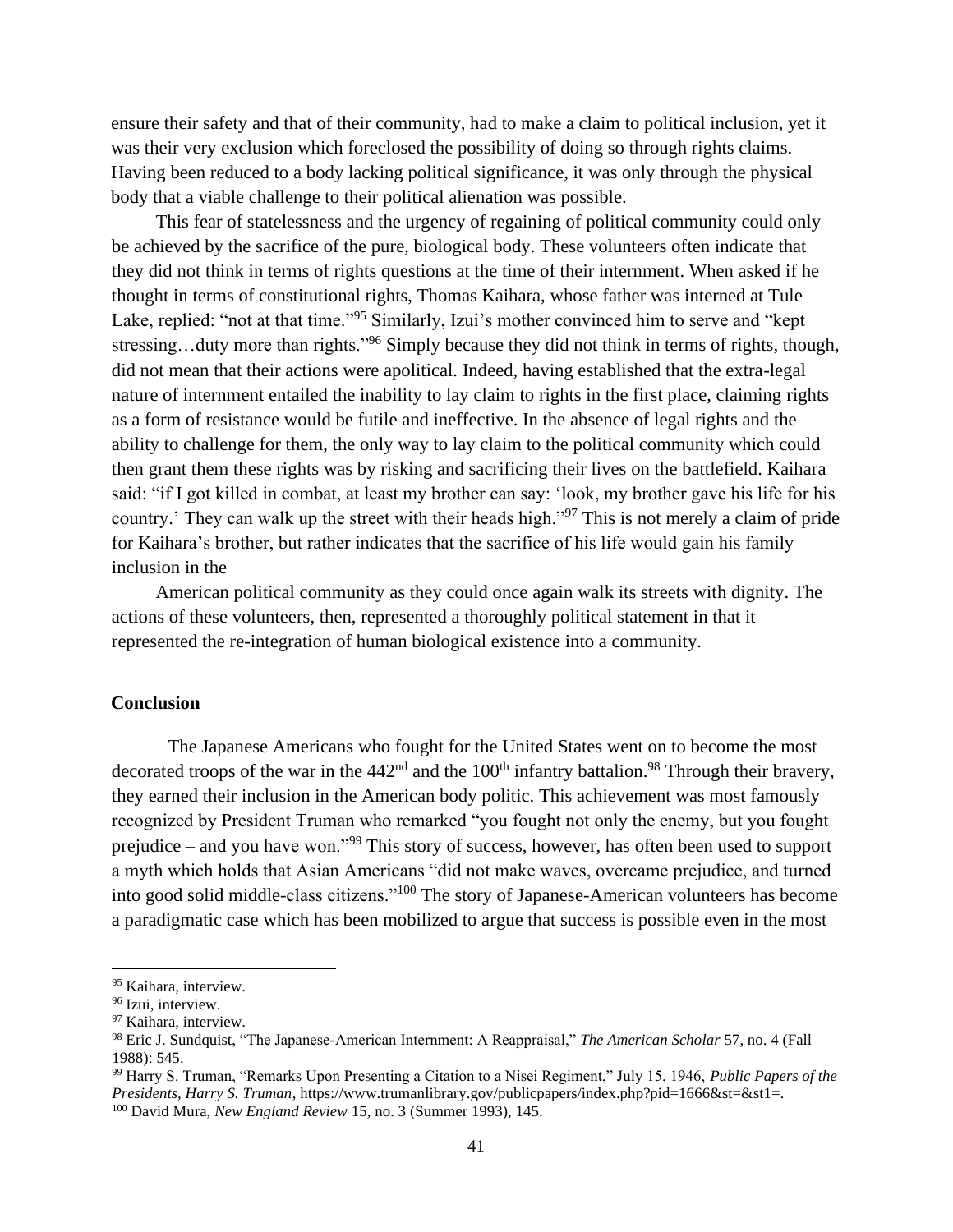oppressive conditions when people are not so concerned with political claims and work harder to overcome them. A 1949 article about the post-war race relations of Japanese American and white soldiers hints at this argument. To the author, interaction between these soldiers at a football game demonstrated that "if you don't run around squalling about minorities and their rights, but simply take action...very few people...will give it a second thought."<sup>101</sup> The language of this text illustrates a somewhat demeaning tone with regard to those Japanese Americans who refused to fight because of the nullification of their rights and, more broadly, to those who attempt to create social change for disadvantaged groups. To proponents of this myth, "Asian Americans vindicate the American Dream."<sup>102</sup> This myth is thus used to maintain the status quo, for those who believe in it may indicate that the disadvantages which other minorities face are simply a result of their poor effort. The blame for their conditions is thus shifted away from American society and placed squarely on the shoulders of those who it disadvantages. Examining Japanese-American volunteers, then, reveals that their success was not because of a lack of focus on the political or a willing investment in the society which had deprived them. The underpinnings of myths of Asian success are called into question. Those who volunteered were not blindly obedient, unaware, or unwilling to challenge for rights; they understood that they lacked the ability to make such claims in exile from their political community in their given historical context. Perhaps one of the most common phrases used by Japanese Americans during internment gains another meaning in this context. "*Shikata Ga Nai*" is a Japanese phrase meaning: "it cannot be helped." Those that used this phrase did not mean their situation was helpless, but perhaps that they had little recourse other than to do whatever was necessary to rejoin the American community. The dangers they faced without this community were such that their ultimate sacrifice to regain their place within it truly could not be helped. One is then left to contemplate how it is that such a sacrifice was necessary and realize that this was not triumph, but tragedy.

<sup>101</sup> Irving C. Whittemore, "An Uncontrolled Experiment in Race Relations," *The Journal of Educational Sociology*  22, no. 9 (May 1949), 597.

<sup>102</sup> Frank H. Wu, *Yellow: Race in America Beyond Black and White* (New York: Basic Books, 2002), 44.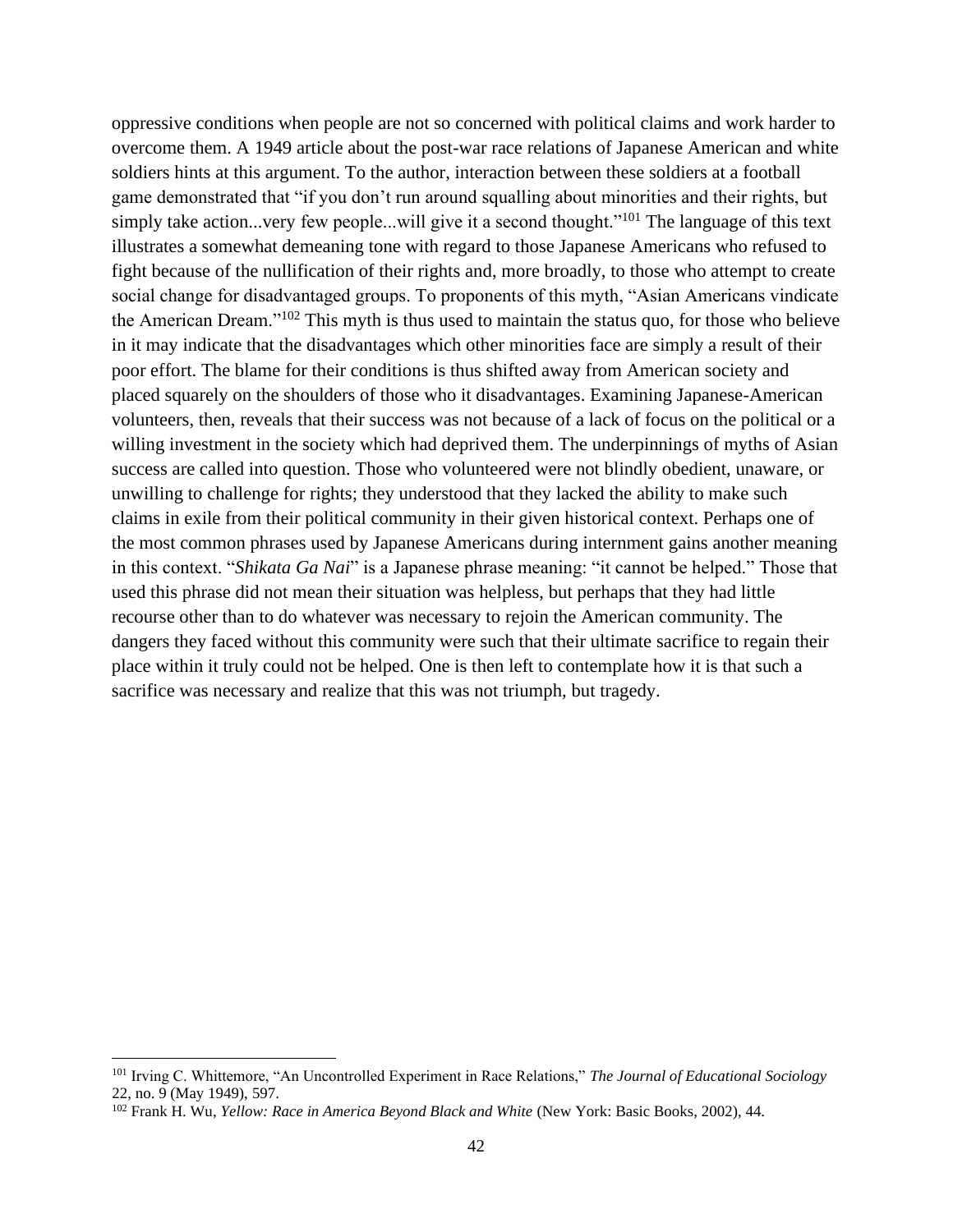#### **Bibliography**

- Agamben, Giorgio. "Introduction to the Homo Sacer: Sovereign Power and Bare Life." In *Biopolitics: A Reader.* Edited by Timothy Campbell and Adam Sitze. Durham: Duke UP, 2013.
- Allen, Holly. "The Citizen-Soldier and the Citizen-Internee: Fraternity, Race, and American Nationhood, 1942-46." In *Forgotten Men and Fallen Women: The Cultural Politics of New Deal Narratives*. Ithaca: Cornell University Press, 2015.
- Arendt, Hannah. *The Origins of Totalitarianism*. San Diego: Harcourt Brace Jovanovich, 1973.
- Arendt, Hannah. "The Perplexities of the Rights of Man." In *Biopolitics: A Reader.* Edited by Timothy Campbell and Adam Sitze. Durham: Duke UP, 2013.
- Aristotle. *Politics.* In *The Basic Works of Aristotle.* Edited by Richard McKeon. Translated by W.D. Ross. New York: The Modern Library, 2001.
- Cicero. *Pro Milone.* Translated by N.H. Watts, Cambridge: Harvard University Press, 1953.
- Cole, David. "Judging the Next Emergency: Judicial Review and Individual Rights in Times of Crisis." *The Michigan Law Review Association* 101, no. 8 (August, 2003): 2565-2595.
- Commission on Wartime Relocation and Internment of Civilians. *Personal Justice Denied: Report of the Commission on Wartime Relocation and Internment of Civilians*. Washington D.C.: Civil Liberties Public Education Fund, 1997.
- Egami, Hatsuye. *The Evacuation Diary of Hatsuye Egami*. Translated by James Sakoda. Pasadena: Intentional Publications, 1996.
- Fallon Jr., Richard H., and Daniel J. Meltzer. "Habeas Corpus Jurisdiction, Substantive Rights, and the War on Terror." *Harvard Law Review* 120, no. 8 (June 2007): 2029-2112.
- Fenno, Mary. "Forced to Leave: WWII Detention of Alaskan Japanese Americans and Aleuts." In University of Alaska Museum. Edited by Dean Kohlhoff and Terry P. Dickey. Fairbanks: University of Alaska Museum, 1997.
- Fenwick, Ben. "'Stop Repeating History': Plan to Keep Migrant Children at Former Internment Camp Draws Outrage." *The New York Times,* June 22, 2019. Accessed November 7, 2019. https://www.nytimes.com/2019/06/22/us/fort-sill-protests-japaneseinternment.html.
- Ghachem, Malick W. "The Slave's Two Bodies: The Life of an American Legal Fiction, *William and Mary Quarterly* 60, no. 4 (Oct. 2003): 809-842.
- Gorfinkel, Claire. Introduction to *The Evacuation Diary of Hatsuye Egami*, by Hatsuye Egami. Translated by James Sakoda, 9-15. Pasadena: Intentional Productions, 1996.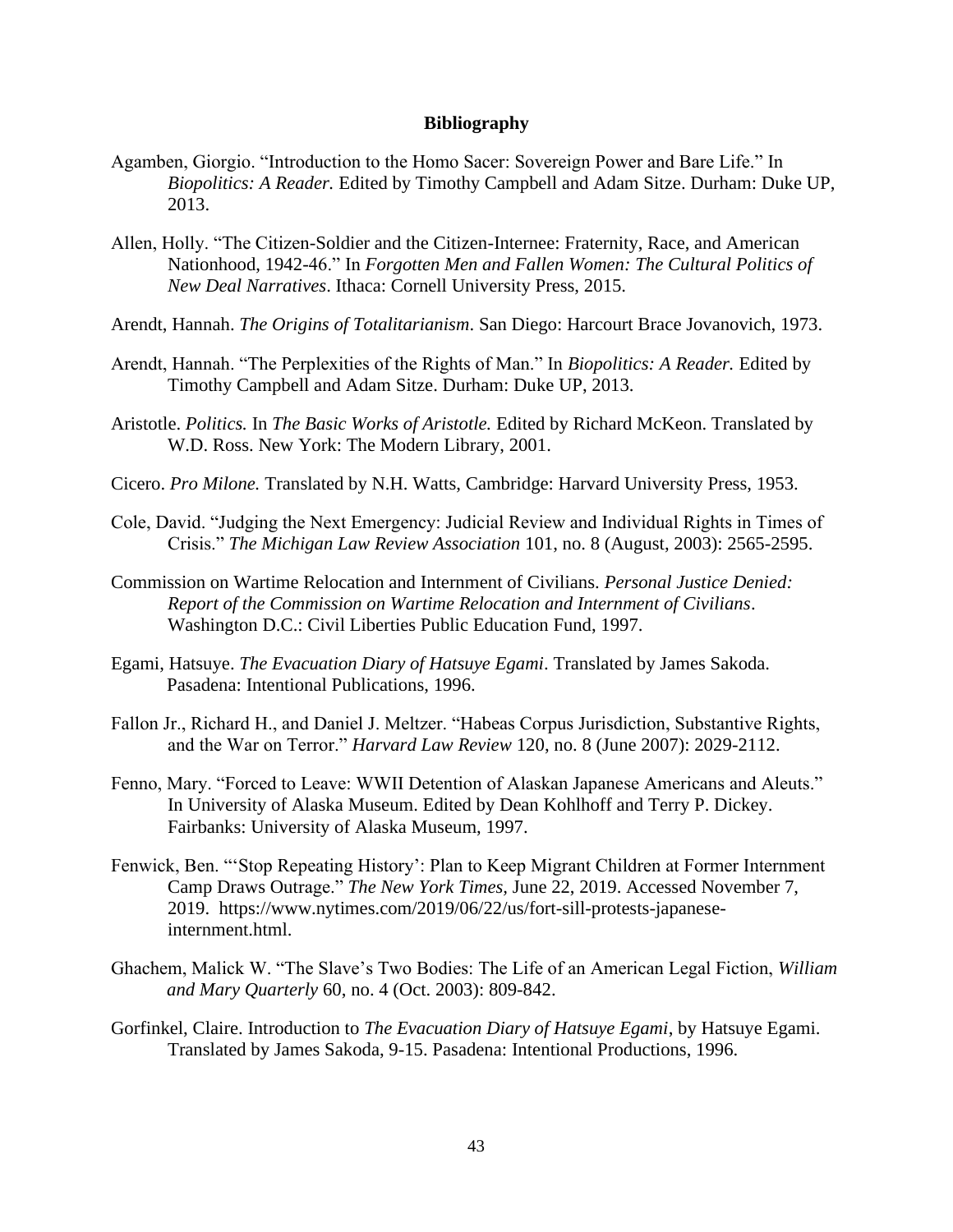Hansen, Arthur A. "The 1944 Nisei Draft at Heart Mountain, Wyoming: Its Relationship to the Historical Representation of the World War II Japanese American Evacuation." *OAH Magazine of History* 10, no. 4 (Summer, 1996): 48-60.

Hirabayashi v. United States, 320 U.S. 81 (1943).

- Hutchinson, Dennis J. "'The Achilles Heel' of the Constitution: Justice Jackson and the Japanese Exclusion Cases." *The Supreme Court Review* 2002, (2002): 455-494.
- Iijima, Chris K. "Reparations and the 'Model Minority' Ideology of Acquiescence: The Necessity to Refuse the Return to Original Humiliation." *Boston College Third World Law Journal* 19, no.1 (Dec. 1998): 385-427.
- Irons, Peter. *Justice at War*. Oxford: Oxford University Press, 1983.
- Iwamura, Jane Naomi. "Critical Faith: Japanese Americans and the Birth of a New Civil Religion." *American Quarterly* 59, no. 3 (September, 2007): 937-968.
- Jackson, Robert H. "Wartime Security and Liberty Under Law." 2007 James McCormick Mitchell Lecture. Delivered at Buffalo Law School, Buffalo, NY, May 9, 1951.
- Japanese American Citizens League as Amicus Curiae Supporting Respondents at Donald J. Trump, President of the United States v. International Refugee Assistance Project, No. 16-1436 (U.S. June 2, 2017) and at Donald J. Trump, President of the United States v. State of Hawaii, No. 16-1540 (U.S. June 26, 2017) [hereinafter Brief for the United States].
- Jefferson, Thomas. "The Declaration of Independence." *Historic American Documents* 1776. Accessed December 13, 2019. https://etc.usf.edu/lit2go/133/historic-americandocuments/4957/the- declaration-of-independence/.
- Katyal, Neal. "Confession of Error: The Solicitor General's Mistakes During the Japanese-American Internment Cases" [blog]. *United States Department of Justice*. May 20, 2011, accessed November 7, 2019. https://www.justice.gov/archives/opa/blog/confessionerror- solicitor-generals-mistakes-during-japanese-american-internment-cases.

Korematsu v. United States*,* 323 U. S. 214 (1944).

Korematsu v. United States, 582 F. Supp. 1406 (N.D. Cal. 1984).

- LegiSchool Project, *The Japanese-American Internment during WWII: A Discussion of Civil Liberties Then and Now*. Sacramento: Senate Publications, 2000.
- Ludington, Sarah H. "The Dogs that Did Not Bark: The Silence of the Legal Academy During World War II." *Journal of Legal Education* 60, no. 3 (February 2011): 396-432.
- McLemore, Henry. "This Is War! Stop Worrying About Hurting Jap Feelings." *Seattle Times*, January 30, 1942. Accessed November 9, 2019. http://densho.org/wpcontent/uploads/2016/06/Documents\_SPW.pdf.